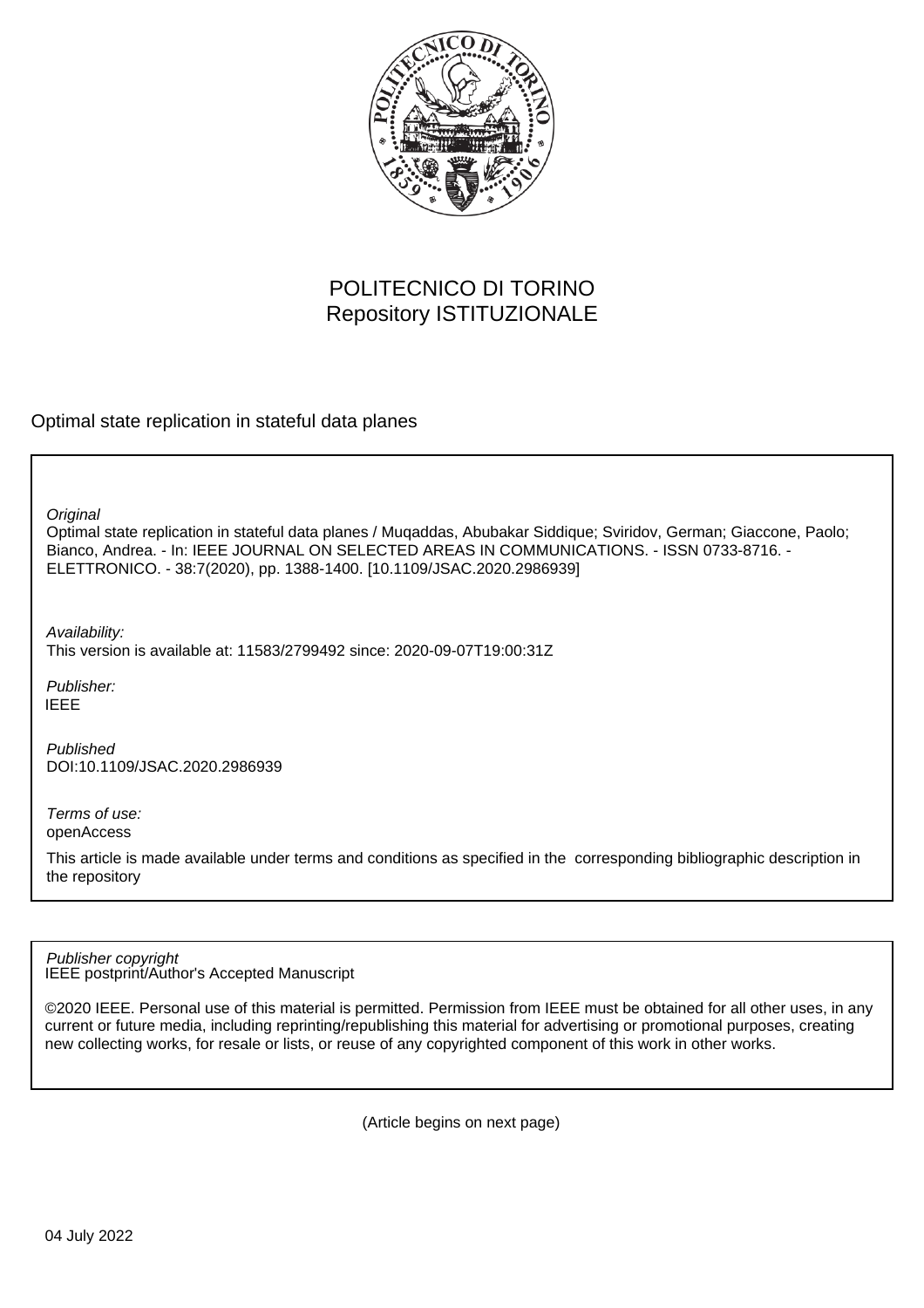# Optimal state replication in stateful data planes

Abubakar Siddique Muqaddas, German Sviridov, Paolo Giaccone, Andrea Bianco Politecnico di Torino, Torino, Italy

#### Abstract

In SDN stateful data planes, switches can execute algorithms to process traffic based on local states. This approach permits to offload decisions from the controller to the switches, thus reducing the latency when reacting to network events. We consider distributed network applications that process traffic at each switch based on local replicas of network-wide states. Replicating a state across multiple switches poses many challenges, because the number of state replicas and their placement affects both the data traffic distribution and the amount of synchronization traffic among the replicas.

In this paper, we formulate the optimal placement problem for replicated states, taking into account the data traffic routing, to ensure that traffic flows are properly managed by network applications, and the synchronization traffic between replicas, to ensure state coherence. Due to the high complexity required to find the optimal solution, we also propose an approximated algorithm to scale to large network instances. We numerically show that this algorithm, despite its simplicity, well approximates the optimal solution. We also show the beneficial effects of state replication with respect to the singlereplica scenario, so far considered in the literature. Finally, we provide an asymptotic analysis to find the optimal number of replicas.

#### Index Terms

Software Defined Networking (SDN), Stateful data planes, State replication.

#### I. INTRODUCTION

In recent years a major shift of paradigm has been observed in the field of SDN with the introduction of stateful data planes, which address the performance limitations of a complete centralization of the control plane in a canonical SDN architecture, as highlighted in [1], [2]. Indeed, stateful switches, as described for example in [3], [4], can be programmed to execute user-defined code during packet processing, operating on local state variables stored in persistent memories. Thus, stateful data planes provide an additional level of programmability with respect to canonical SDN, whose data plane is instead stateless, according to the original paradigm.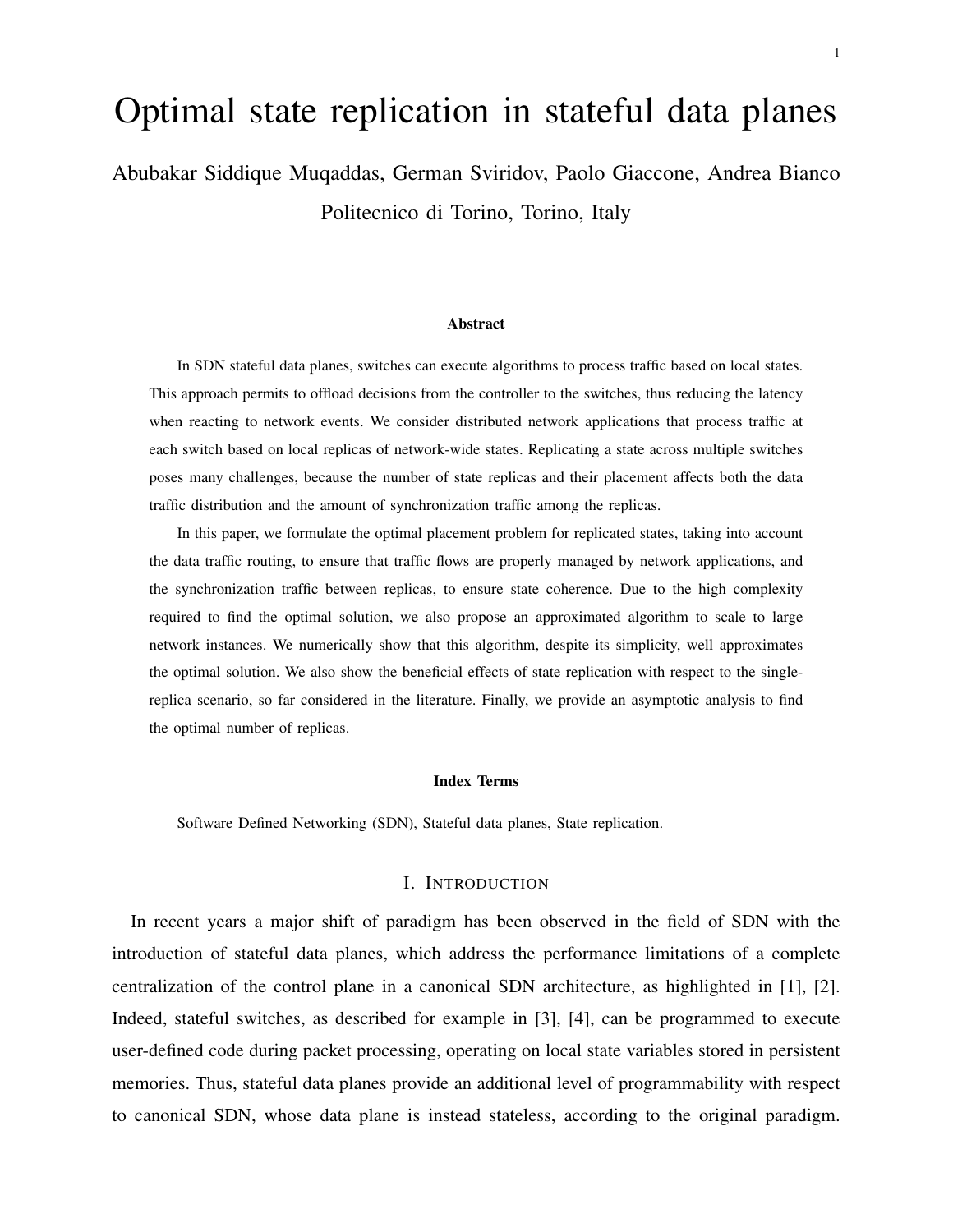Indeed, stateful switches can take local decisions without relying on the intervention of an SDN controller [5]. This fact has many beneficial effects. First, it greatly improves the reactivity of network applications by reducing the communication and latency overhead due to the interaction with the controller. Second, it reduces the computational burden of the controller to sustain the correct network behavior [6]. Finally, the availability of state variables enables the definition of new fine-grained networking applications [7], as decisions can now be taken on a per-packet basis, contrary to the per-flow basis of canonical SDN.

The availability of local state variables (simply denoted as "states" in the remainder of the paper) and the capability to run local programs (i.e., finite state machines) based on such states open a new perspective, since distributed algorithms can be devised to run in the switches across the network. This permits to extend the scalability of many network applications, thanks to the distributed nature of the approach.

Differently from previous works, we focus on the specific scenario in which the network application runs locally in stateful switches on the basis of some non-local states. Indeed, for applications implementing network-wide policies, the value of a state may be "global" across multiple switches, each switch holding a local replica of the state. Recent works, as [8], [9], have shown the practical feasibility of this approach by leveraging available programmable data planes, such as P4 [3] and Open Packet Processor (OPP) [4].

When a given state is replicated across multiple switches, two fundamental and coupled questions must be addressed: i) How many replicas are needed? ii) In which switches should replicas be placed? To find an optimal solution, several issues should be addressed. First, all traffic flows must traverse at least one switch that holds a state affecting (or affected by) the flow. However, routing a flow possibly not along its shortest path increases the data traffic load on the network. Thus, from the point of view of the data traffic, it would be convenient to increase the number of replicas until at least one replica is present along the shortest path of each flow. At the same time, adopting replicas comes at the cost of keeping the replicas synchronized. This requires the interaction between switches holding the replicas, thus introducing a synchronization traffic, which increases with the number of replicas. This traffic affects the overall offered load on the network. Thus, from this perspective, it would be convenient to reduce the number of replicas as much as possible. In summary, the optimal selection of the number of replicas and their location depends on the tradeoff between the load introduced in the network by data and synchronization traffic.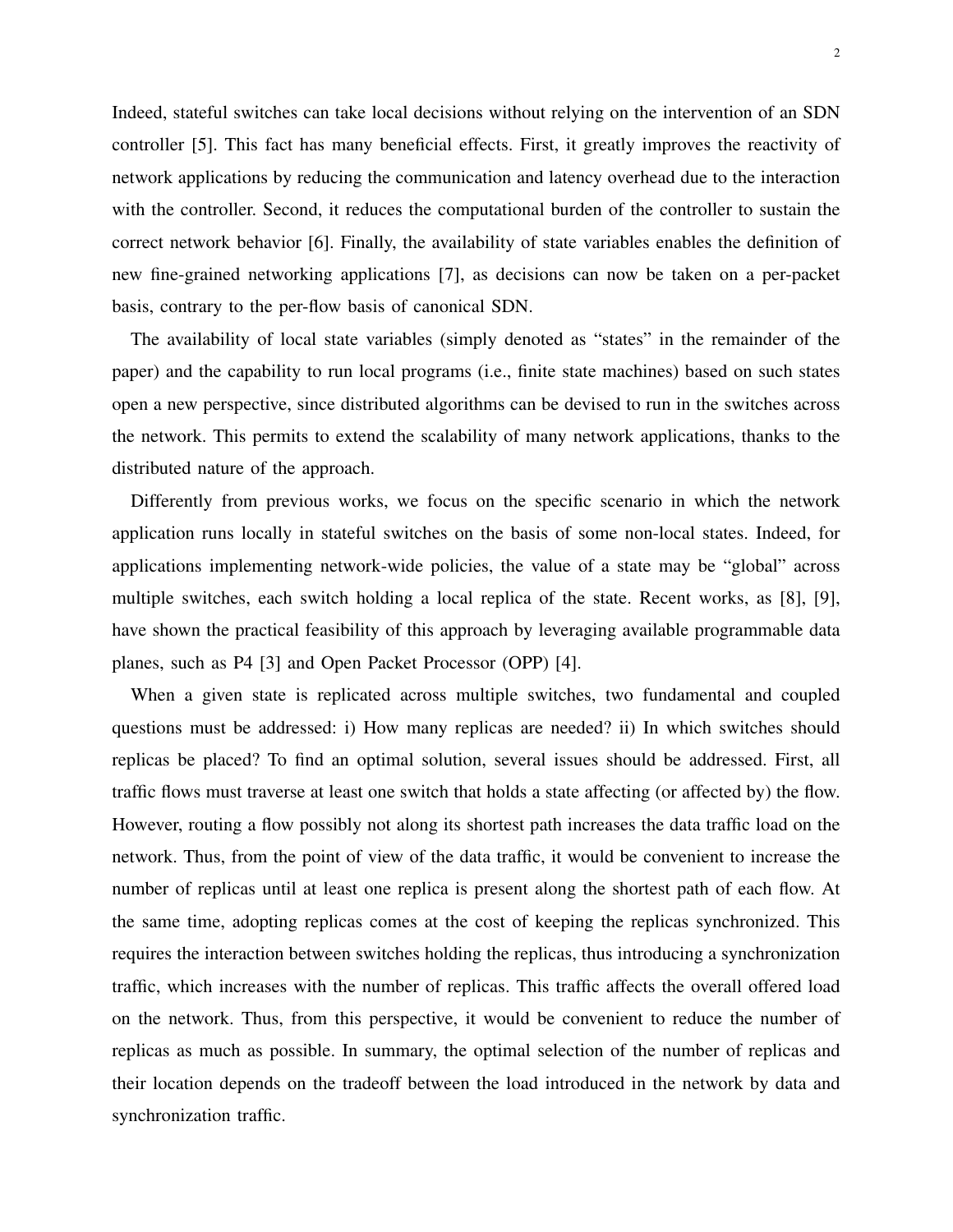In this paper, we address all the above mentioned questions and provide the following contributions:

- we propose the optimal state replication problem and formalize it as an ILP problem, that minimizes the overall (i.e., data plus synchronization) traffic load;
- to cope with the limited scalability of the ILP solver, we propose an approximation algorithm, denoted as PLACEMULTIREPLICAS (PMR), able to solve large instances of the problem;
- we numerically evaluate the performance of PMR and show that it well approximates the optimal solution, at least for small instances of the problem. Furthermore, we show that adding few replicas in a network can largely improve the performance with respect to the single-replica scenario;
- we analytically find the optimal number of replicas for unwrapped Manhattan network topologies and characterize its asymptotic behavior; we show that the formula obtained for large networks can be used also for small instances of the network.

The remainder of the paper is organized as follows. In Sec. II, we describe the state replication problem. In Sec. III, we present the ILP formalization of the optimal state replication problem. In Sec. IV, we propose the PMR algorithm. In Sec. V we show the numerical results for the state placement problem. In Sec. VI, we present the asymptotic analysis of the optimal number of replicas in a network. In Sec. VII we discuss the related works. Finally, we draw our conclusions in Sec. VIII.

### II. STATE REPLICATION IN STATEFUL SDN

Following the increasing need for highly dynamic network services and policies, the introduction of programmable data planes enables traffic processing policies to be offloaded directly into the switches. New frameworks to embed user-defined network policies to the stateful switches have been proposed [10], [11]. In this paper, we consider SNAP [10] as a reference framework, even if our proposed approach is general and relevant to any programming abstractions for stateful data planes.

SNAP introduces a one-big-switch (OBS) model as a network abstraction: the whole network (switches and links) is seen as a single "big" switch with a given set of input and output ports, corresponding to the end hosts, and an aggregate list of available resources for traffic processing. Due to the way the OBS abstraction is defined, flow routing between hosts is described on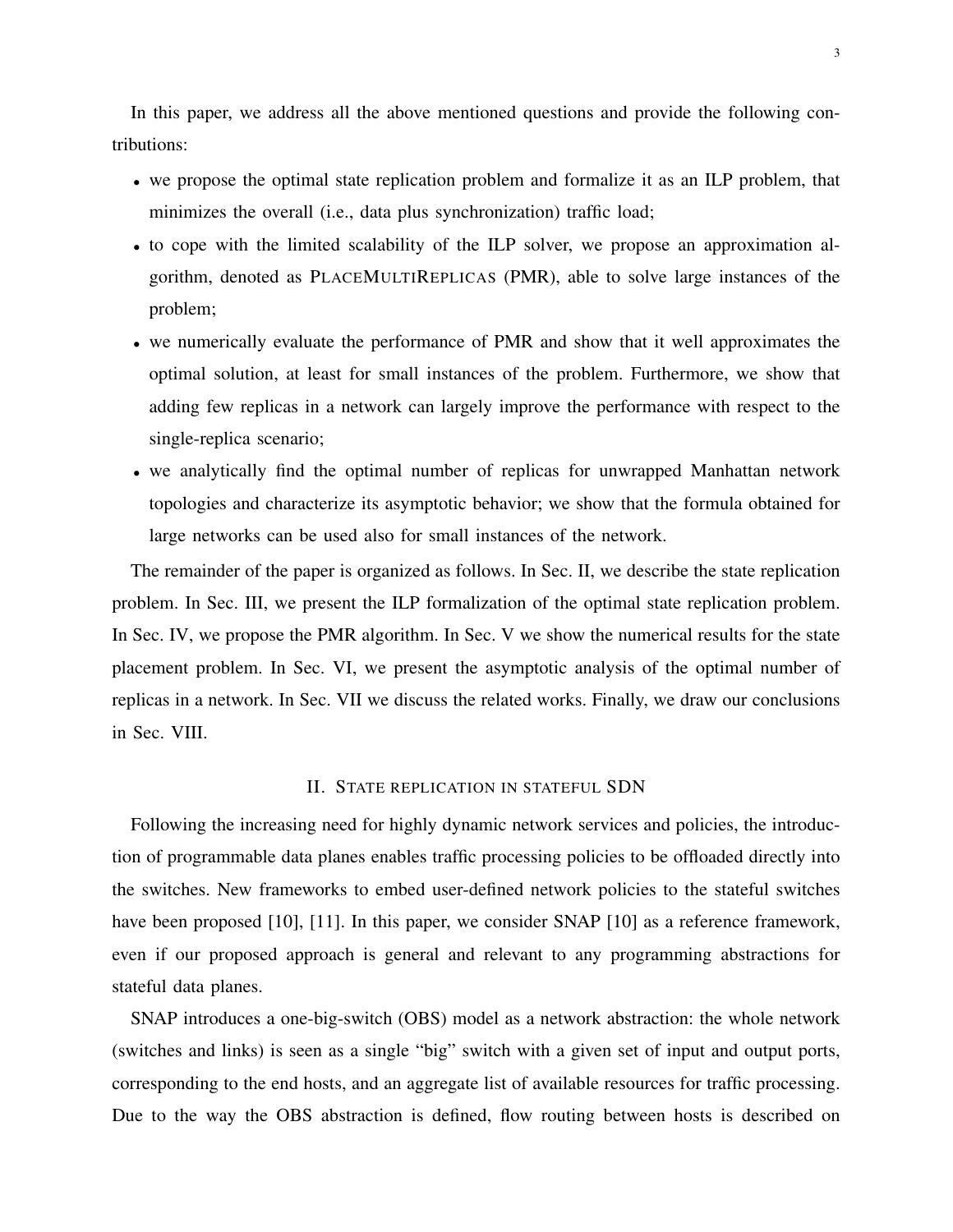the basis of I/O port pairs. When defining a network application, the programmer is exposed to the OBS abstraction, without any knowledge of the actual underlying composition of the network. The network applications are decomposed by SNAP into an extension of forward decision diagram (xFFD) that incorporates also stateful processing elements available at switches. The placement of the single-replica state affects the application and network performance. Indeed, the xFFD and the traffic matrix between the OBS ports are fed into the SNAP ILP (Integer Linear Programming) optimizer, which selects the switches where to place each state and the corresponding processing logic of the decomposed application. The order in which the traffic traverses the switches storing the states plays a fundamental role, as state dependencies must be preserved to correctly execute the xFDD of the original application. To guarantee the correct execution of a network application, all flows affected by or affecting a state must be routed across the switch storing it. Thus, the routing does not generally follow the shortest path between the input and output OBS port, and the SNAP solver jointly optimizes the placement of the states and the routing to minimize the total data traffic load in the network.

The main limitation of SNAP emerges from the fact that it permits only one replica for each state. This considerably restrains the flow routing, thus precluding a wide range of optimization techniques such as load balancing and traffic engineering.

# *A. State replication*

To cope with the above mentioned SNAP limitations, we consider a scenario in which states are replicated on stateful switches. We address the optimal placement of the replicas of each state, given the knowledge of the traffic demands and of the xFDD defining the network application.

As a toy example, consider a network-wide application that acts on a global counter (e.g., the total traffic entering/leaving the network), which is obviously affected by all flows in the network. SNAP would place a single replica of the state associated with the global counter in a single switch in the topology, likely into the switch in the most "central" position (i.e., with the highest betweenness centrality) in the network topology, as shown in Fig. 1a. As a consequence, all flows are forced to be routed through the single switch storing the state. Due to the "hotspot" routing, the set of feasible solutions for the capacitated routing problem is significantly reduced. Instead, replicating the global state on multiple switches would lead to a better network utilization, as shown in Fig. 1b, and to a much larger set of feasible routing solutions, with a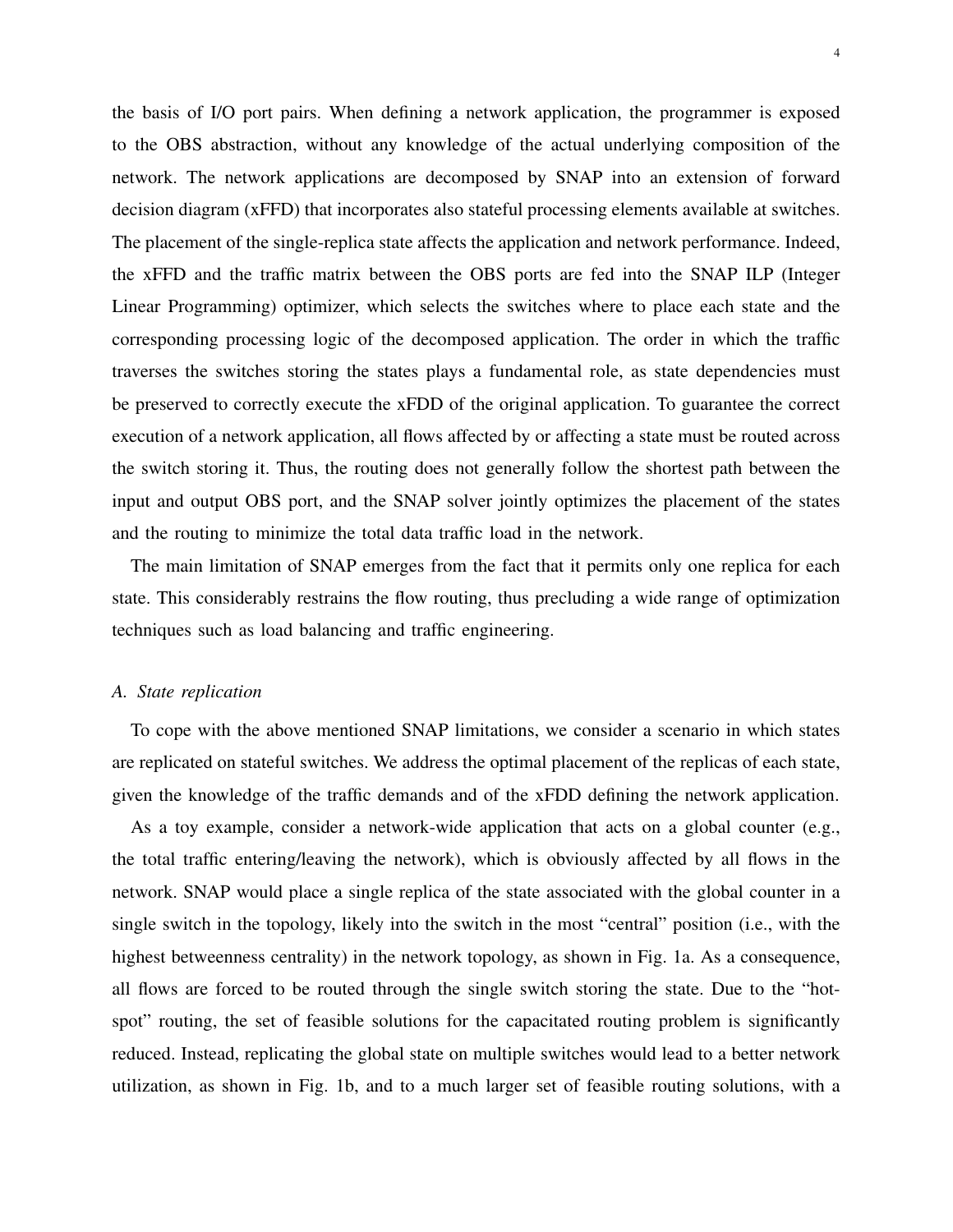

Fig. 1: Example of routing for single-replica (e.g., SNAP) and multi-replica state placement.

beneficial effect on the maximum amount traffic that can be sustained in the network and/or on the experienced delays.

The choice of an appropriate synchronization mechanism is crucial for network performance and for the implementation complexity of the replication scheme. Notably, the CAP theorem [12] states that for a replication scheme, only two properties can be picked at the same time out of Consistency, Availability and Partition tolerance. Considering that network failures may occur, partition tolerance cannot be left out of the design of our replication algorithm, leaving us with the following, well-known, reference models:

*a) Strong consistency:* A replication algorithm based on strong consistency privileges consistency over availability. This translates into strong guarantees that the same value of a state will be read across all replicas, at the cost of higher delays to access and update the states. The delay penalty is caused by the adopted protocol (e.g., Paxos [13], Raft [14]) requiring intensive interaction among the replicas whenever a read or write transaction is executed. Side effects of the replication protocol are the high overhead in terms of synchronization traffic and its high complexity, typically incompatible with the limited amount of hardware resources available at the switches. Furthermore, the latency due to the communication between replicas requires buffering packets at each switch while waiting for the outcome of the replication transaction. This further makes the scheme too complex to be adopted in practice in high speed networks.

*b) Eventual consistency:* Replication schemes based on eventual consistency prioritize replicas availability over their consistency. This translates into low latencies during the execution of transactions at the cost of no guarantees on the consistency of the actual values of each replica. Most of eventual consistency algorithms are based on gossip protocols [15]–[17] which incur into small overhead in terms of synchronization traffic. At the same time, due to the simplicity of the adopted communication protocols, these algorithms can be implemented in programmable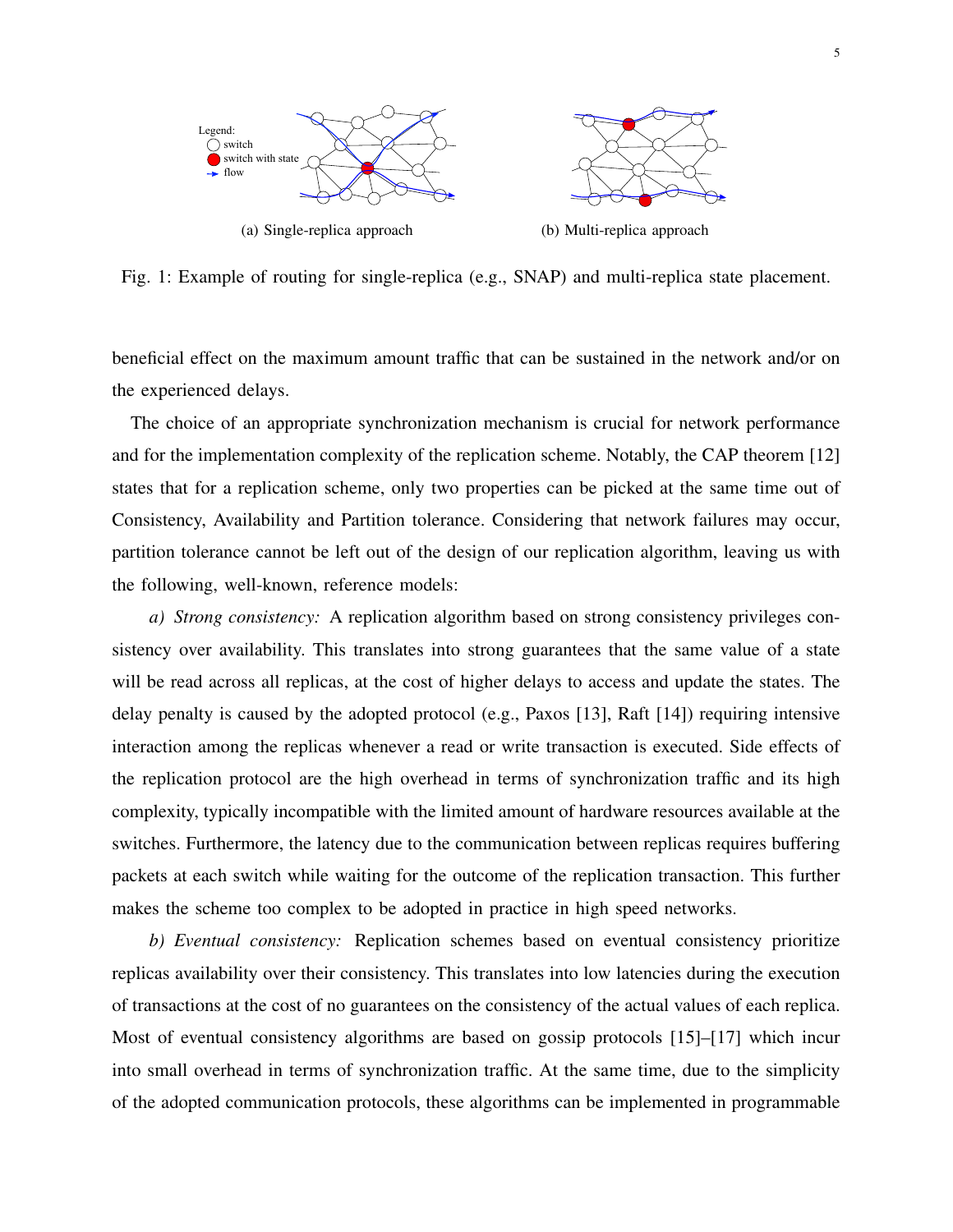switches.

Due to the implementation and performance issues highlighted for strong consistency schemes, we assume a replication scheme based on eventual consistency, according to which each replica generates a fixed amount of synchronization traffic towards all the other replicas. As shown in [8], this scheme can be implemented in current state-of-art programmable data plane and, in practice, maintains small errors among the values of the replicas.

### III. OPTIMAL STATE REPLICATION PROBLEM

Given a network graph, the objective of the state replication problem is to identify the best set of nodes (i.e., switches) where to place the replicas of each state and to compute the optimal routing. Coherently with [10], the nodes are selected to minimize the overall traffic in the network and to guarantee that all flows affecting (or affected by) a given state will traverse at least one state replica. Differently from [10], the traffic in the network is composed not only of data traffic, but also of the traffic introduced by the synchronization protocol required to keep consistent the replicas of a given state.

We propose an integer linear program (ILP) formalization, as in the original SNAP model [10]. The relevant notation is reported in Tab. I. Our formalization takes the following input parameters:

- *Network.* Let  $G = (V, E)$  be the network graph with N nodes. Let  $c_e$  be the capacity of edge  $e \in E$ .
- *Traffic flows.* Let  $F$  be the set of all flows. The traffic demands are assumed to be known in advance. In particular: let  $\lambda_f$  be the demand of traffic flow  $f \in \mathcal{F}$ , being  $f_s \in V$  and  $f_d \neq f_s \in V$  respectively the source and the destination nodes of the flow.
- *State variables.* Let S be the set of all state variables. Let  $S_f \subseteq S$  be the *ordered* sequence of state variables for flow  $f \in \mathcal{F}$ , obtained from the xFFD of the corresponding application.
- *Maximum number of replicas.* Let  $C_s$  be a given upper bound on the number of replicas for a state variable s, chosen by the network designer. Note that the optimal number of replicas for state s, denoted by  $\hat{C}_s$ , will be computed while satisfying the constraint  $\hat{C}_s \leq C_s$ .

Let  $H_f$  be the set of all possible sequences of state replicas for a flow f. Consider a toy example in which a flow f requires 3 state variables A, B, C, i.e.,  $S_f = [A, B, C]$ . Each state has 2 replicas (denoted as "1" and "2"). Now  $H_f = \{[111], [112], [121], [122], [211], [212], [221],$  and, as example, the sequence  $h = [121]$  implies that f traverses replica 1 of state A, then replica 2 of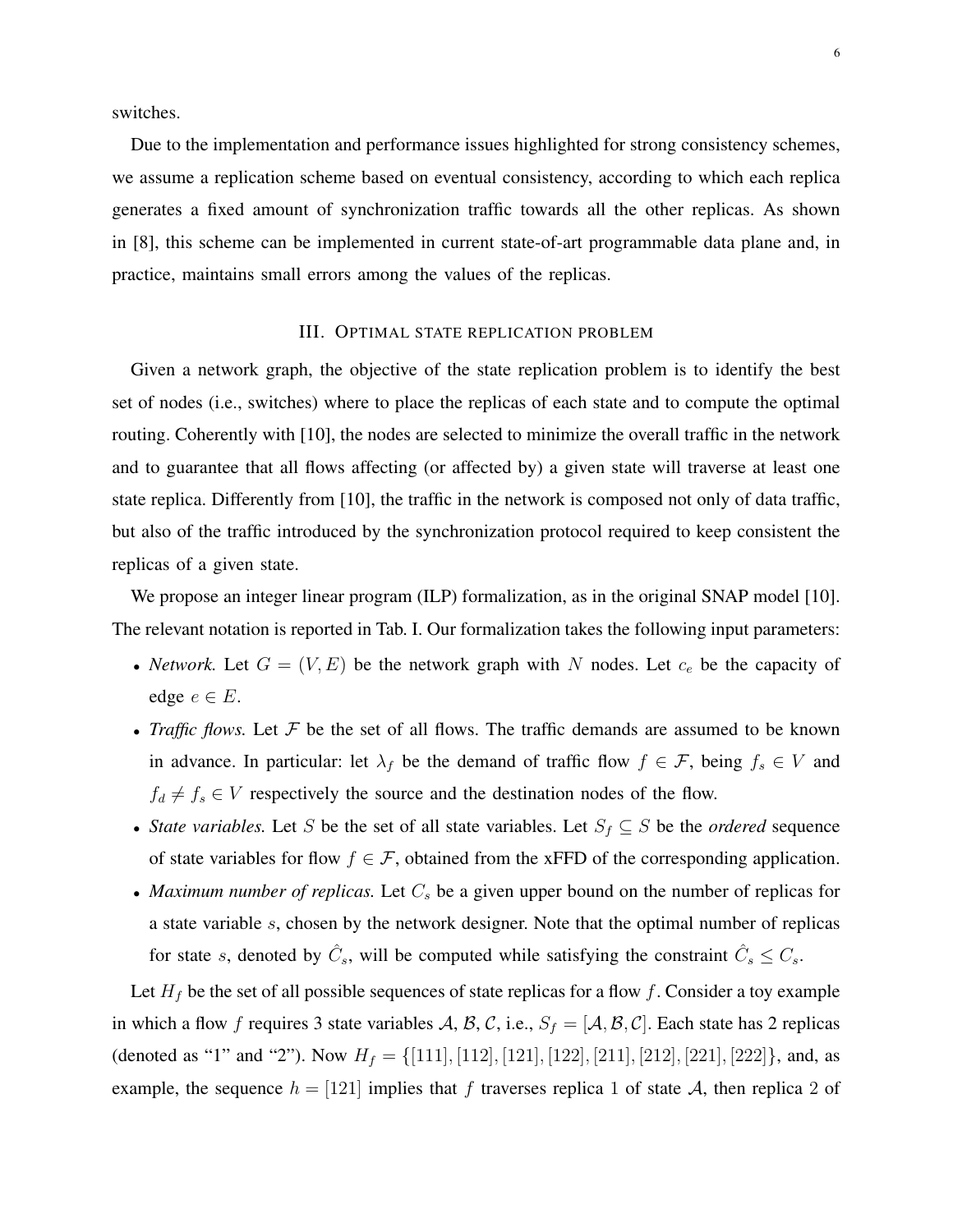state B, and finally replica 1 of state C. Let  $h<sub>s</sub>$  be the replica of state variable s in sequence  $h \in H_f$ . For the above example with  $h = [121]$ ,  $h_A = 1$ ,  $h_B = 2$  and  $h_C = 1$ .

The output of the solver is described as follows, and the relevant notation is reported in Tab. II:

• *Placement of the replicas of each state.* Let  $P_{scn}$  be a binary variable equal to 1 iff replica  $c$  of state s is stored at node n. Note that the optimization problem might place multiple replicas on the same node, but this would correspond to a single instance of the state. Thus, the optimal number of distinct replicas  $\hat{C}_s$  of state s across the whole network can be computed as follows<sup>1</sup>:

$$
\hat{C}_s = \sum_{n \in V} \mathbb{1}_{\left\{ \sum_{c \le C_s} P_{scn} > 0 \right\}}
$$

- *Data traffic routing.* Let  $R_{fhe}$  be a binary variable equal to 1 iff flow f traverses the sequence of state replicas  $h$  on edge  $e$ . The set of such variables describes the complete routing of all flows in the network, taking also into account the constraint for the required sequence of traversed replicas. To avoid out-of-sequence problems, we do not permit flow splitting between different sequences of replicas.
- *Synchronization traffic routing.* Let  $\hat{R}_{snme}$  be a binary variable equal to 1 iff there are replicas of the state variable s on nodes n and m and the flow from node n to node m traverses edge e. This set of variables describes the routing of the synchronization traffic between different replicas of the same state. Let  $\hat{\lambda}_s$  be the traffic generated by each state replica to update each other single replica of the same state.

Finally, Tab. III reports the list of auxiliary variables adopted in the ILP formalization.

In the optimal state replication problem, the total traffic in the whole network is minimized:

$$
\min \sum_{e \in E} \sum_{f \in \mathcal{F}} \sum_{h \in H_f} R_{fhe} \lambda_f + \sum_{e \in E} \sum_{s \in S} \sum_{n \in V} \sum_{\substack{m \in V \\ n \neq m}} \hat{R}_{s n m e} \hat{\lambda}_s \tag{1}
$$

The first term represents the total data traffic in the network. It is obtained by summing all the traffic due to f on all the possible sequences of state replicas and on all of the edges. Instead, the second term is the synchronization traffic between replicas of the same state, summed across all states and edges in the graph. Notably, (1) is similar to the objective function used by the SNAP framework in [10], but with the introduction of the second term that takes into account the synchronization traffic, not included in SNAP.

<sup>&</sup>lt;sup>1</sup>Let  $\mathbb{1}_{\{A\}}$  be the indicator function of A, equal to 1 iff condition A is true.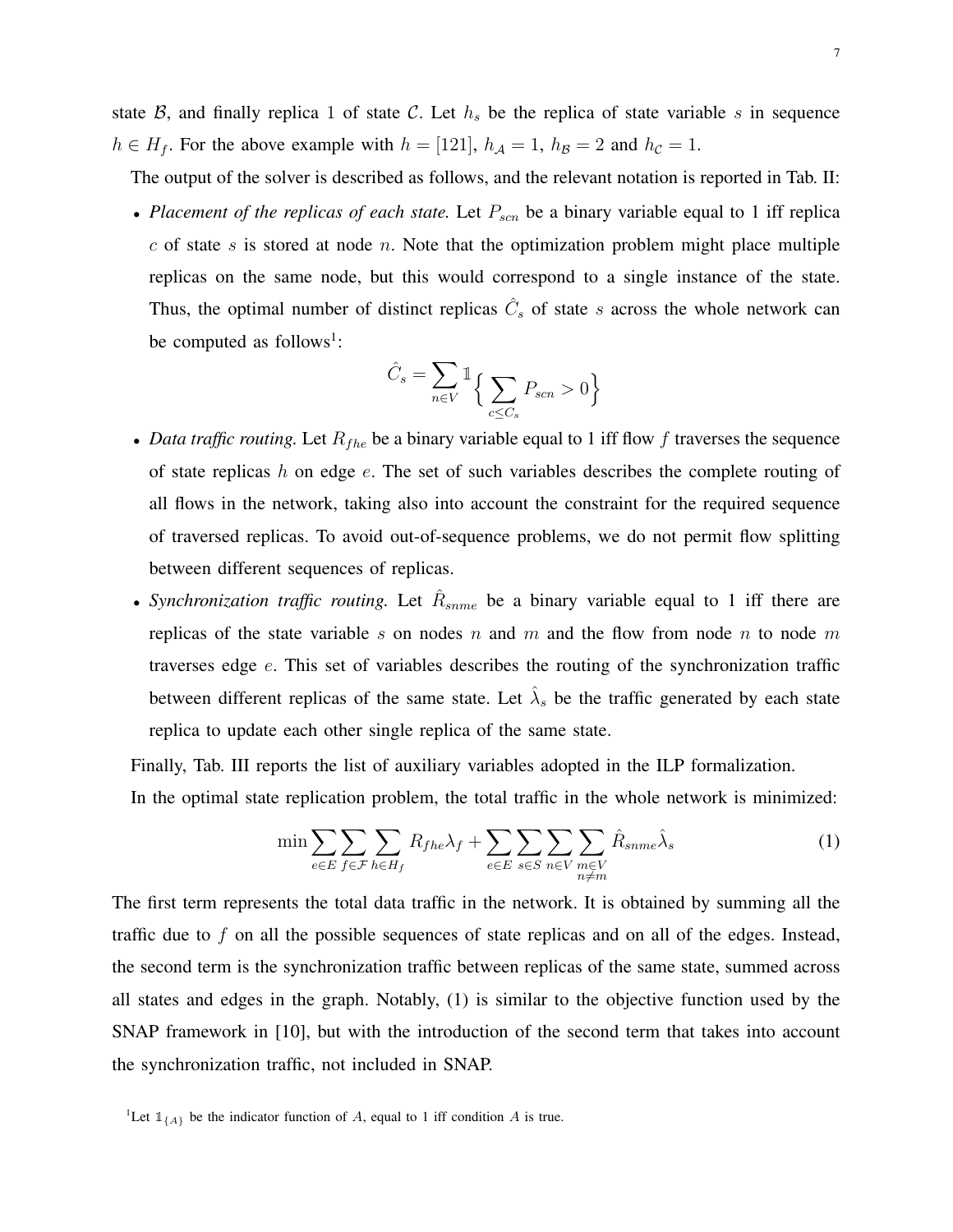| <b>Context</b>     | Variable          | <b>Description</b>                                       | Range            |
|--------------------|-------------------|----------------------------------------------------------|------------------|
| Network definition | V                 | set of all nodes                                         | $\{1,\ldots,N\}$ |
|                    | $\boldsymbol{N}$  | number of nodes (i.e., $ V $ )                           | N                |
|                    | E                 | set of all edges                                         |                  |
|                    | $c_{e}$           | capacity of edge $e \in E$                               | > 0              |
| Flow definition    | $\mathcal{F}$     | set of all the flows                                     |                  |
|                    | $\lambda_f$       | traffic demand for flow $f \in \mathcal{F}$              | > 0              |
|                    | $f_s$             | source node for flow $f \in \mathcal{F}$                 | $1,\ldots,N$     |
|                    | $f_d$             | destination node for flow $f \in \mathcal{F}$            | $1,\ldots,N$     |
| State definition   | S                 | set of all state variables                               |                  |
|                    | $C_s$             | max number of replicas for state s                       | >1               |
|                    | $S_f$             | sequence of state variables for flow $f \in \mathcal{F}$ | $\subseteq S$    |
|                    | $\hat{\lambda}_s$ | synchronization traffic between                          | > 0              |
|                    |                   | any pair of replicas for state $s \in S$                 |                  |

# TABLE I: Input variables

# TABLE II: Output variables

| <b>Context</b>  | Variable            | <b>Description</b>                                           | Range  |
|-----------------|---------------------|--------------------------------------------------------------|--------|
| Data traffic    |                     | 1 iff flow f along sequence of replicas $h$                  | Binary |
| routing         | $R_{fhe}$           | traverses edge $e$                                           |        |
| Synchronization | $\hat{R}_{s n m e}$ | 1 iff synchronization traffic from node $n$ to node $m$      | Binary |
| traffic routing |                     | containing replicas of state variable $s$ traverses edge $e$ |        |
| Replica         | $P_{scn}$           | 1 iff replica $c$ of state $s$ is stored                     | Binary |
| placement       |                     | in node $n$                                                  |        |

# TABLE III: Auxiliary Variables

| <b>Variable</b> | <b>Description</b>                                                         | Range            |
|-----------------|----------------------------------------------------------------------------|------------------|
| $E_I(n)$        | set of edges entering node $n \in V$                                       | $\subset E$      |
| $E_O(n)$        | set of edges leaving node $n \in V$                                        | $\subset E$      |
| E(n)            | set of all edges incident to node $n \in V$                                | $\subset E$      |
| $H_f$           | set of all sequences of replicas for flow $f \in \mathcal{F}$              |                  |
| $h_s$           | replica id of state s for flow $f \in \mathcal{F}$ in sequence $h \in H_f$ | $1, \ldots, C_s$ |
| $P_{f\,sec}$    | 1 iff flow f on edge e has passed replica c of state s                     | Binary           |
| $X_{fh}$        | 1 iff flow f is assigned $h \in H_f$                                       | Binary           |
| $U_{sn}$        | 1 iff at least one replica of state variable $s$ is on node $n$            | Binary           |
| $Y_{s n m e}$   | 1 iff $\hat{R}_{s n m e} > 0$                                              | Binary           |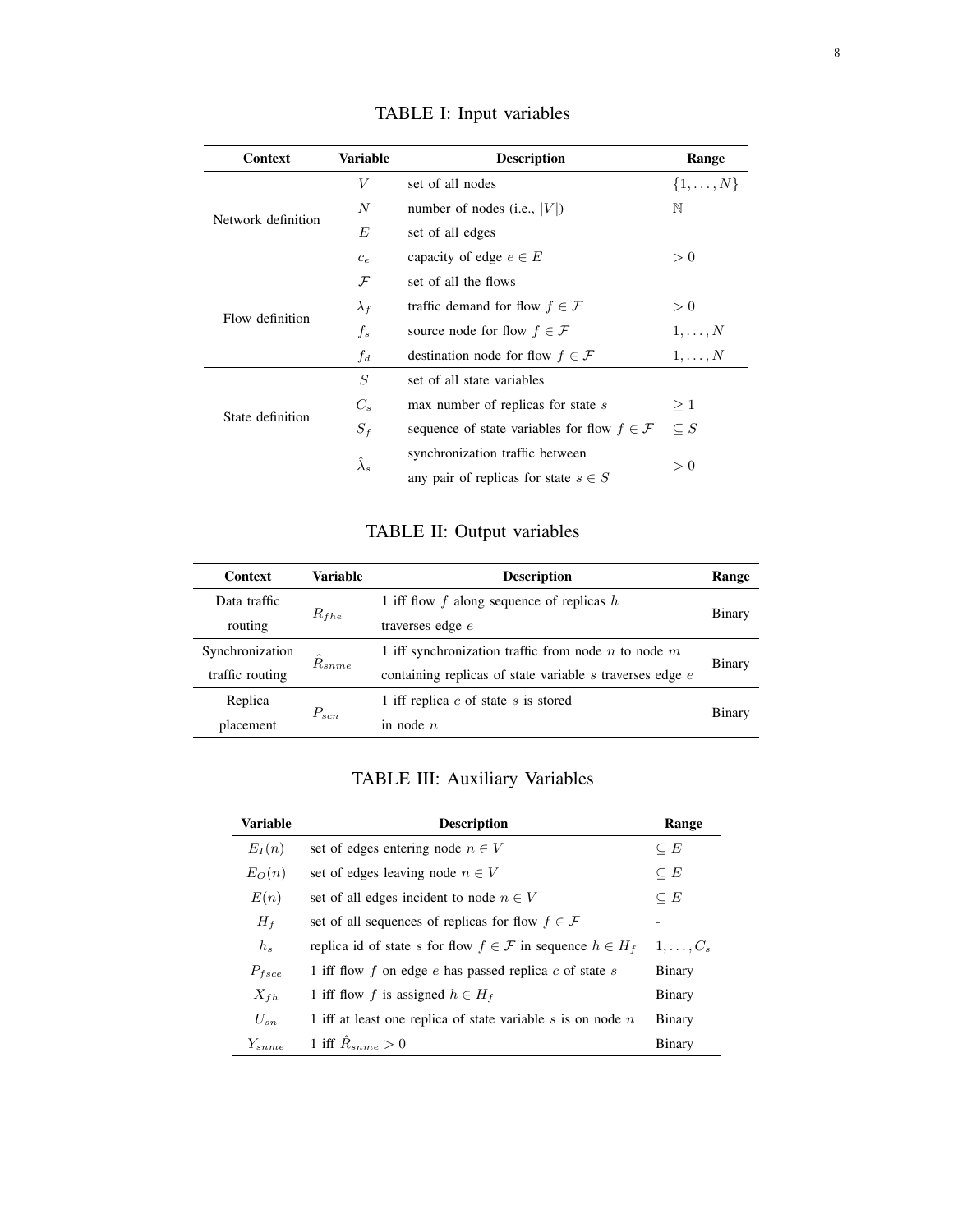As an alternative, the objective function could be modified to minimize the maximum congestion on a link, obtained by summing data and synchronization traffic, as follows:

$$
\min \max_{e \in E} \left( \sum_{f \in \mathcal{F}} \sum_{h \in H_f} R_{fhe} \lambda_f + \sum_{s \in S} \sum_{n \in V} \sum_{\substack{m \in V \\ n \neq m}} \hat{R}_{s n m e} \hat{\lambda}_s \right) \tag{2}
$$

and could be easily integrated in the following formalization, using well-known ILP modeling techniques.

#### *A. Constraints in the optimization problem*

We now discuss all the constraints considered in the ILP model. In some cases, we will get products of binary variables, but the corresponding constraint can be easily linearized according to well-known techniques.

*1) Data routing constraints:* Constraints (4)-(7) are similar to the constraints for the classic multi-commodity flow problem. However, our modification consists of assigning a commodity for each sequence  $h \in H_f$  of state variable replicas directly at the source of the flow f, to model the sequence of states required by each flow.

We introduce an auxiliary variable, which is an indicator function  $X_{fh}$  equal to 1 if sequence  $h \in H_f$  is assigned to flow  $f \in \mathcal{F}$ .

$$
X_{fh} = \sum_{e \in E_O(f_s)} R_{fhe} - \sum_{e \in E_I(f_s)} R_{fhe} \tag{3}
$$

Indeed, whenever a particular sequence h is adopted, similar to  $(4)$ , the net outgoing data traffic from source  $f_s$  is 1. Notably, the second term considers the special case in which the flow is re-entering (and leaving)  $f_s$  in the path to reach the state and then the destination. We now force only one sequence h to be assigned to flow f.  $\forall f \in \mathcal{F}$ :

$$
\sum_{h \in H_f} X_{fh} = 1 \tag{4}
$$

A similar constraint is defined for flow f's destination  $f_d$ , but now the net incoming flow should be 1.  $\forall f \in \mathcal{F}$ :

$$
\sum_{h \in H_f} \left( \sum_{e \in E_I(f_d)} R_{fhe} - \sum_{e \in E_O(f_d)} R_{fhe} \right) = 1 \tag{5}
$$

The sum of all the data and synchronization traffic passing an edge must not exceed its capacity.  $\forall e \in E$ :

$$
\sum_{f \in \mathcal{F}} \sum_{h \in H_f} R_{fhe} \lambda_f + \sum_{s \in S} \sum_{n \in V} \sum_{\substack{n^* \in V \\ n \neq n^*}} \hat{R}_{snn^*e} \hat{\lambda}_s \le c_e \tag{6}
$$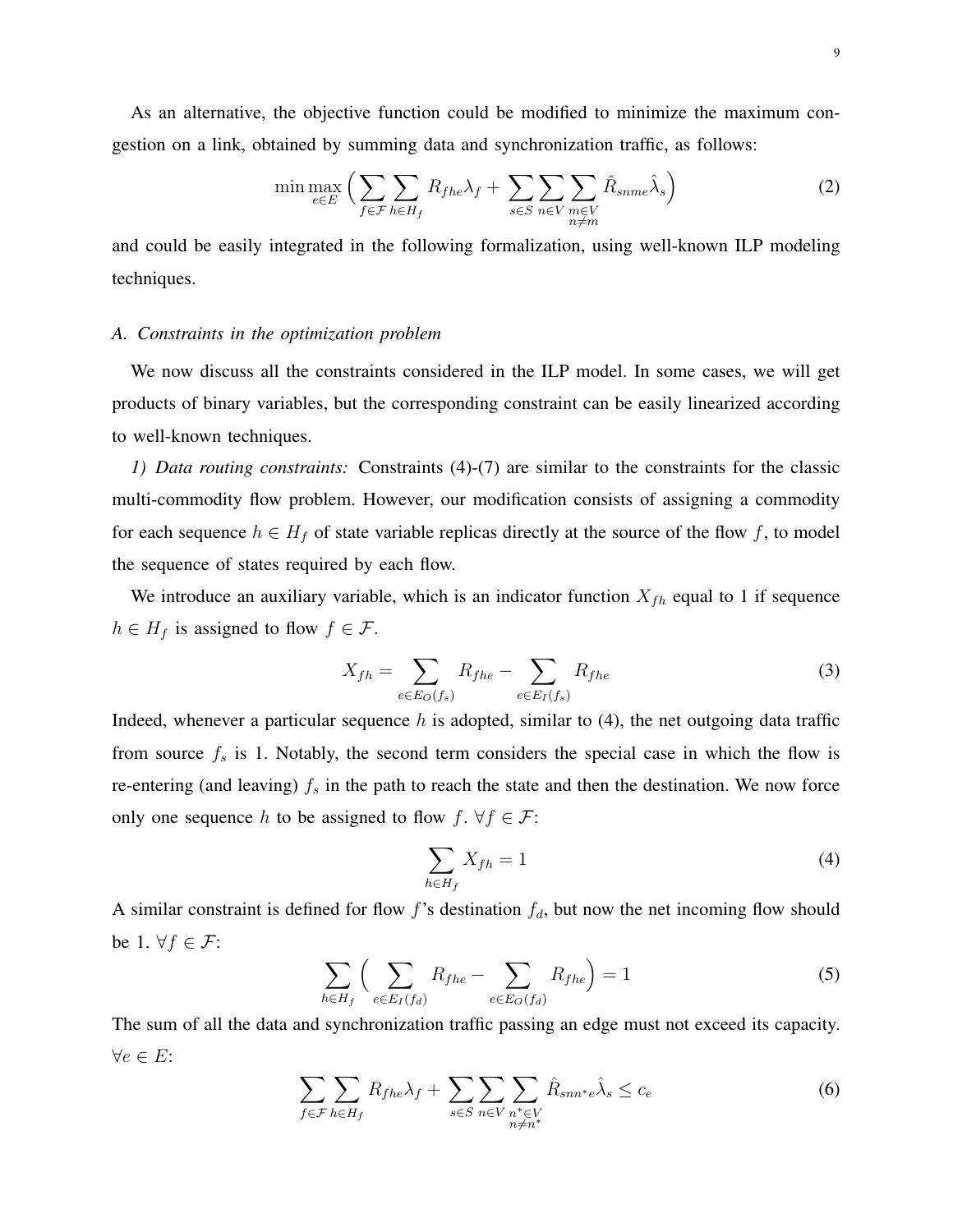Finally, the standard flow conservation condition must be satisfied at any node.  $\forall h \in H_f$ ,  $\forall f \in \mathcal{F}$ :

$$
\sum_{e \in E_I(n)} R_{fhe} = \sum_{e \in E_O(n)} R_{fhe} \quad \forall n \in V \setminus \{f_s, f_d\}
$$
 (7)

*2) Placement constraints:* Each replica can only be placed at one switch.  $\forall s \in S$ ,  $\forall c \leq C_s$ :

$$
\sum_{n\in V} P_{scn} = 1\tag{8}
$$

We now constrain the flows to be routed through the corresponding states, i.e., all flows dependent on a state must traverse the node where the replica of such state is located (except at source  $f_s$  and destination  $f_d$ ).  $\forall n \in V \setminus \{f_s, f_d\}, \forall f \in \mathcal{F}, \forall h \in H_f, \forall s \in S_f$ :

$$
\sum_{e \in E_I(n)} R_{fhe} \ge P_{sh_sn} + X_{fh} - 1 \tag{9}
$$

Indeed, if a particular sequence h is adopted for f, then (9) becomes  $\sum_{e \in E_I(n)} R_{fhe} \ge P_{sh_sn}$  and in the case the node contains a replica  $h_s$  of the state s, then  $\sum_{e \in E_I(n)} R_{fhe} \geq 1$ , which forces at least one  $R_{fhe}$  variable to be one on the incoming edges to e. Otherwise, if the sequence h is not adopted for  $f$ , then  $(9)$  becomes a useless bound.

We now define a variable that tracks the fact that a flow has already traversed a particular state along its path. For a flow f traversing a replica  $h_s$  of state s, we define  $P_{fsh_se} = 0$ for all edges along the path before entering the node with replica  $h_s$  of s, and  $P_{fsh_se} = 1$ for all edges on the path after  $h_s$ . It is initialized to zero for all unused replica sequences h.  $\forall f \in \mathcal{F}, \forall s \in S_f, \forall h \in H_f, \forall e \in E$ :

$$
P_{fsh_se} \le R_{fhe} \tag{10}
$$

To model the fact that  $P_{fshse}$  changes from 0 to 1 whenever the flow leaves a node where the state is stored, we set:  $\forall f \in \mathcal{F}, \forall s \in S_f, \forall h \in H_f, \forall e \in E, \forall n \in V \setminus \{f_s, f_d\}$ :

$$
P_{sh_{s}n}X_{fh} + \sum_{e \in E_I(n)} P_{fsh_se} = \sum_{e \in E_O(n)} P_{fsh_se}
$$
 (11)

Indeed, only when  $P_{sh,n}X_{fh} = 1$  (i.e., node n has replica  $h_s$  and f exploits h including it), the net flow of  $P_{fsh_se}$  entering n is 0 and the corresponding one leaving n is 1.

We now impose that the data flow reaches the destination  $f_d$  after having traversed all the states required in h, i.e.  $P_{fsh_se} = 1$  for one edge entering  $f_d$ .  $\forall f \in \mathcal{F}, \forall s \in S_f, \forall h \in H_f$ :

$$
P_{sh_s f_d} X_{fh} + \sum_{e \in E_I(f_d)} P_{fsh_se} = X_{fh} \tag{12}
$$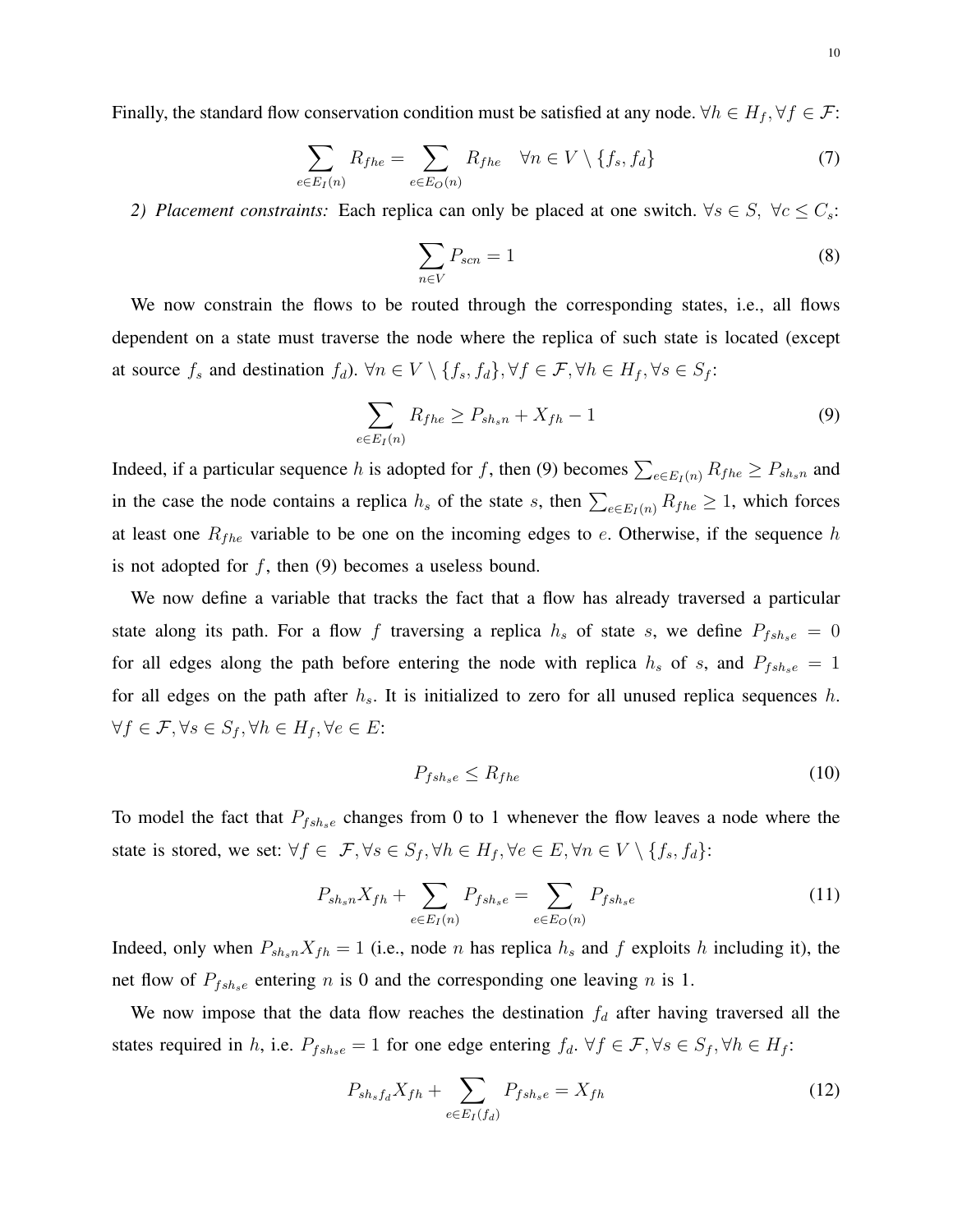So far, the constraints (10)-(12) force the flows to pass through all the required state variables, but not necessarily in sequence. We model here the correct sequence of traversed states, if the flow f has to cross  $h_s \in H_f$  of s, followed by replica  $h_{s'} \in H_f$  of  $s'. \forall f \in \mathcal{F}, \forall s, s' \in S_f, \forall h \in$  $H_f, \forall n \in V$ 

$$
P_{sh_s n} + \sum_{e \in E_I(n)} P_{fsh_s e} \ge P_{s'h_{s'}n} + X_{fh} - 1
$$
\n(13)

Indeed, if either flow f has been assigned sequence h, i.e.,  $X_{fh} = 1$ , or replica  $h_{s'} \in H_f$  exists at node *n*, or replica  $h_s \in H_f$  does not exist at node *n*, then (13) becomes  $\sum_{e \in E_I(n)} P_{fsh_se} \ge 1$ . This forces  $P_{fsh_se}$  to be 1 before entering node n, which means that the flow must have traversed  $h_s$ before entering the node containing  $h_{s'}$ . This ensures that the flow traverses the correct sequence of states as dictated by  $h$ .

Constraint (14) ensures that if flow has traversed state variable replica  $h<sub>s</sub>$  on edge  $e$ , i.e.,  $P_{fs'h_s,e} = 1$ , then it must have already crossed state variable replica  $h_s$ , which ensures  $P_{fsh_se} = 1$ .  $\forall f \in \mathcal{F}, \forall s, s' \in S_f, \forall h \in H_f, e \in E$ :

$$
P_{fsh_se} \ge P_{fs'h_{s'}e} \tag{14}
$$

*3) State synchronization:* State synchronization implies the generation of synchronization traffic between any pair of replicas of the same state. Thanks to the routing variable  $\hat{R}_{same}$ , we can model the traffic between any pair of nodes  $n$  and  $m$  containing replicas of the state variable s and consider its contribution in the total traffic, as in  $(1)$  and  $(2)$ , and in the constraint  $(6)$ regarding the edge capacity.

In the optimization model, multiple replicas of the state variable can be hosted on the same node *n*. Hence, to track that there is at least one replica at node *n*, we define the variable  $U_{sn}$ in (15).  $\forall c \in C_s, \ \forall s \in S, \ \forall n \in V$ :

$$
U_{sn} \ge P_{scn} \tag{15}
$$

For the synchronization traffic from node *n* to node *m*, the routing variable  $\hat{R}_{same}$  is treated as a commodity from node n such that  $U_{sn} = 1$  to node m such that  $U_{sm} = 1$ . We constrain the routing to ensure the standard flow conservation equation at the intermediate node.

We define a new intermediate variable  $Y_{same}$ , set to 1 iff  $\hat{R}_{same} > 0$ . This is ensured using the big-M method [18] as in (16) where M is sufficiently larger than  $\hat{R}_{same}$ .  $\forall s \in S$ ,  $\forall n \in V$ ,  $\forall m \neq$  $n \in V, \, \forall e \in E$ 

$$
0 \le -\hat{R}_{same} + MY_{same} \le M - 1 \tag{16}
$$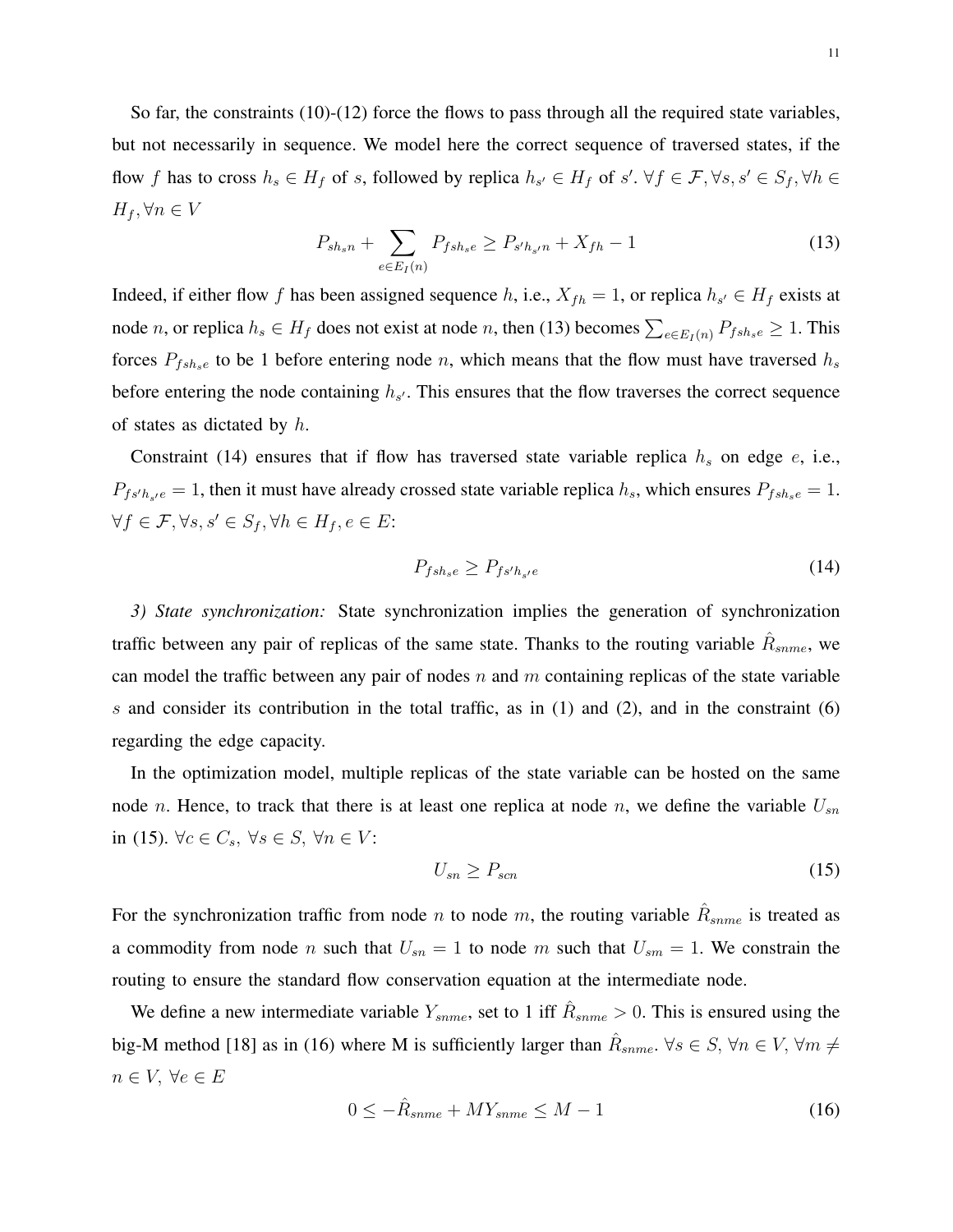To fix a large enough value for M, assume  $\hat{R}_{same} = 1$ ,  $\forall e \in E_O(n)$ , then  $Y_{smne} = 1$  from (16). In this case, for the condition  $M \geq \hat{R}_{snme}$  to be true, M must be equal to or greater than the maximum degree of  $G$ :

$$
M \ge \Delta_G \tag{17}
$$

with  $\Delta_G = \max_{n \in V} |E_O(n)|$ .

We require the egress synchronization flow from a state replica containing node to use only one outgoing edge. This can be done by exploiting  $Y_{same}$  as in (18).  $\forall s \in S, \forall n \in V, \forall m \neq n \in V$ :

$$
\sum_{e \in E_{O(n)}} Y_{same} \le 1 \tag{18}
$$

The following constraints (19)-(22) model the multi-commodity flow problem for the synchronization traffic. Specifically, constraints (19) and (20) are for the originating synchronization flow from the source node n and the sink flow in the destination node m containing the state replicas respectively.  $\forall s \in S, \forall n \in V, \forall m \neq n \in V$ :

$$
\sum_{e \in E_{O(n)}} Y_{snme} \ge U_{sn} \tag{19}
$$

$$
\sum_{e \in E_{I(m)}} Y_{same} \ge U_{sm} \tag{20}
$$

Instead, constraints (21)-(22) are for the flow conservation at intermediate nodes.  $\forall s \in S, \forall n \in$  $V, \forall m \neq n \in V$ :

$$
\sum_{e \in E_{O(n)}} Y_{same} \le \sum_{e \in E_{I(n)}} Y_{same} + U_{sn} \le 1 \tag{21}
$$

$$
\sum_{e \in E_{I(n)}} Y_{same} \le \sum_{e \in E_{O(n)}} Y_{same} + U_{sm} \le 1
$$
\n(22)

### *B. Computational complexity*

The complexity to solve an ILP model is  $O(2^{2^{k_v+2}}k_c)$  [19], where  $k_v$  is the number of variables and  $k_c$  is the number of constraints. As a worst case, assume that all flows  $f \in \mathcal{F}$ require to traverse all state variables  $s \in S$ , where each  $s \in S$  has C replicas. In this case, it can be shown that  $k_v = O(\max(N^2C^{|S|}, |S|N^4))$  and  $k_c = O(\max(N|S|C^{|S|}, |S|N^4))$ . In a simple scenario when only one state variable required by all the flows,  $k_v = O(N^4)$  and  $k_c = O(N^4)$ . Thus, the final complexity is lower bounded by  $O(2^{2^{N^4+2}}N^4)$ . Clearly, the presented ILP formalization does not scale for large instances of the problem. This advocates the design of approximation algorithms to solve the optimal replication problem in real scenarios, as addressed in the following section.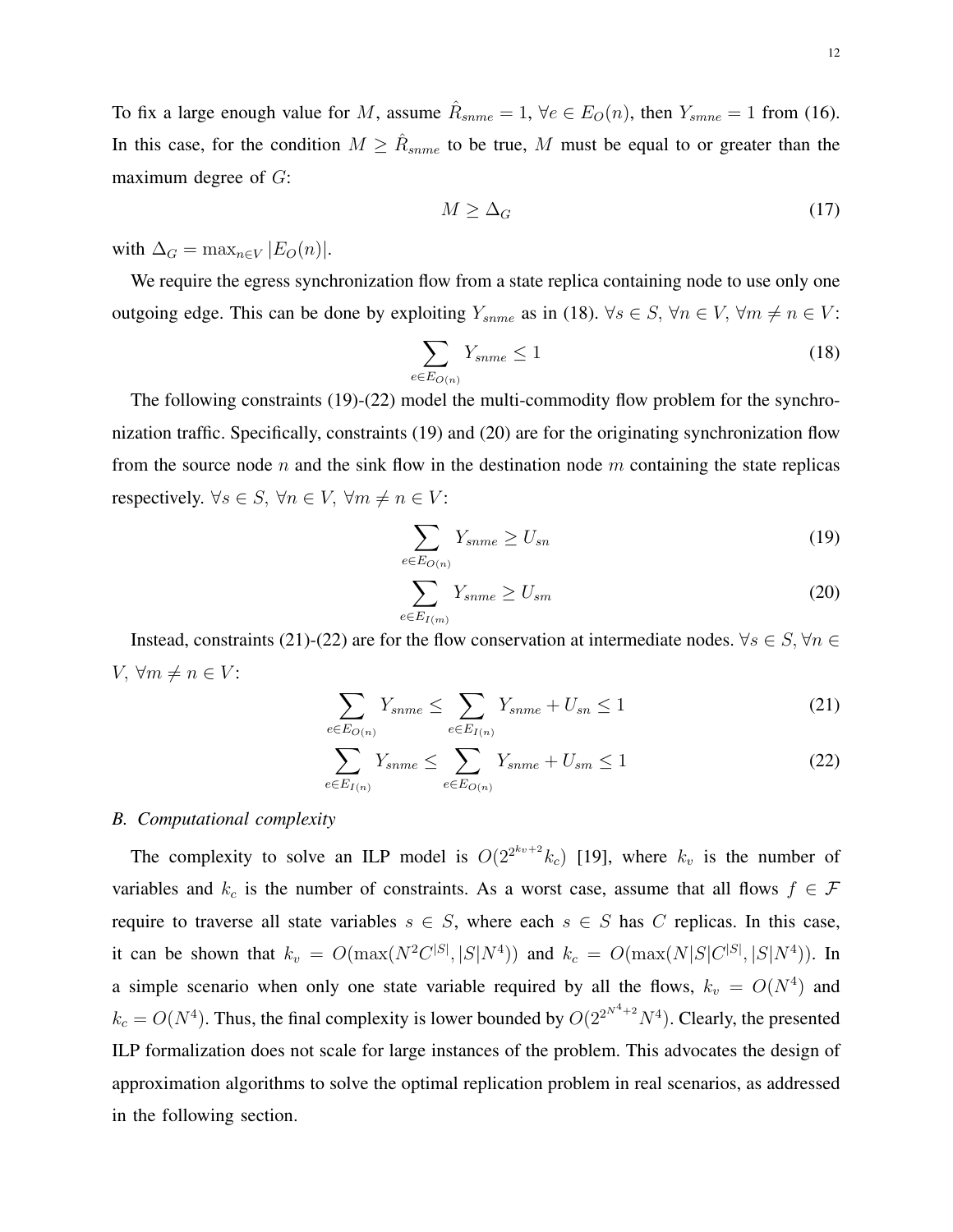#### IV. APPROXIMATION ALGORITHM FOR SINGLE STATE REPLICATION

We address specifically the problem of state replication for a single state variable. To address the limited scalability of the ILP solver, we propose PLACEMULTIREPLICAS (PMR) algorithm which is computationally scalable and will be shown in Sec. V to approximate well the optimal solution obtained by the ILP solver for small problem instances.

The pseudocode of PMR is given in Algorithm 1. It takes as input the network graph  $G$ , the state variable s and the maximum number of replicas  $C_s$  of s and the set of flows  $\mathcal F$  requiring s. As output, the algorithm returns: the routing variables of the data flows  $R_{the}$  and of the state synchronization flows  $\hat{R}_{smne}$  and the replicas placement variables  $P_{sen}$ . The algorithm works through 3 phases:

- *Phase 1*. The network graph  $G$  is partitioned into  $C_s$  clusters, in order to minimize the maximum distance among the elements within a cluster. This allows to distribute the replicas across the whole network in a balanced way, exploiting the spatial diversity offered by each cluster.
- *Phase 2.* In each cluster, a replica is placed in the "most central" node, i.e., the one with the highest betweenness centrality, in order to minimize the data traffic for each flow.
- *Phase 3*. The position of each replica is perturbed at random using a local search to improve the solution with respect to one obtained in the previous two phases.

Algorithm 1 comprises all the mentioned phases. After having initialized the routing and the replica placement variables (lines 2-4), Phase 1 is executed in line 5 by calling COMPUTEPAR-TITIONS. This method solves the k-means clustering problem [20] with  $k = C_s$  using Lloyd's algorithm [21] in which the node with the highest betweenness centrality is chosen as center of the partition.

As part of Phase 2 (lines 6-9), within each subgraph  $G_c$  the node  $n'$  with the highest betweenness centrality is assigned a state variable replica through NODEWITHHIGHESTBC. As a reminder, betweenness centrality of a node  $v$  is proportional to the number of shortest paths crossing it.

Lines 11 to 18 refer to a local search procedure with  $I$  iterations. Within each iteration, ROUTEFLOWS is used to route flows through the location of the replicas identified in Phase 2, following two sub-paths: one from the flow source node to the closest replica and one from this replica to the destination node. The procedure works on the set of flows  $F$  and the location of state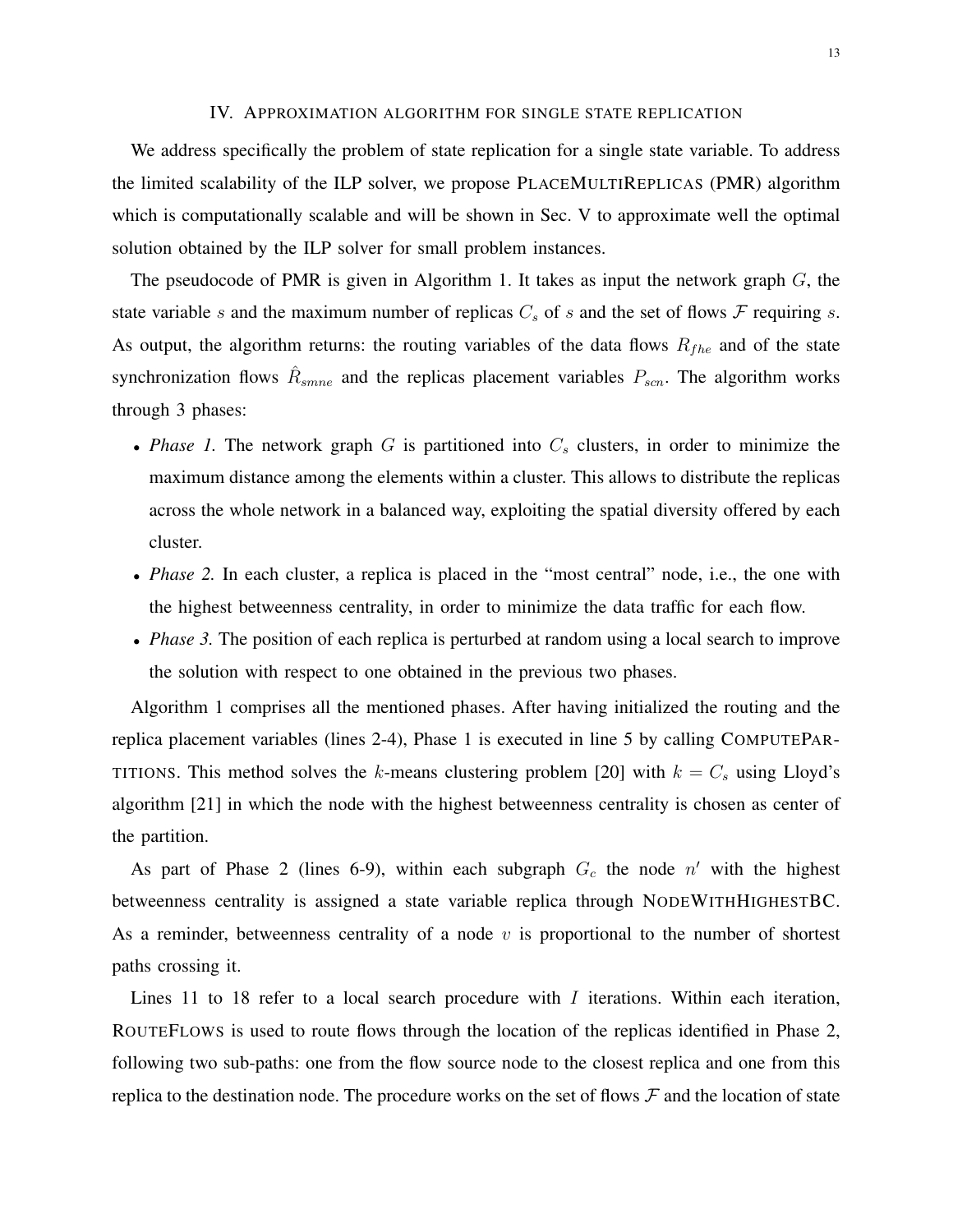variables  $P_{sen}$  and returns the routing variables for data flows  $R'_{free}$  and for state synchronization  $\hat{R}_{smne}^{\prime}$ , and the corresponding total traffic  $T^{\prime}$  in the network. Lines 23 to 39 route the data flows from their source  $f_s$  to the destination  $f_d$  while traversing the replica  $c_b$  which has the minimum path length among all other replicas. For each flow, in lines 25 and 26, the replica  $c<sub>b</sub>$  and the path  $P_{best}$  traversing it are initialized. Then for each replica (in lines 27-34), first, the shortest path  $f_s \to n_c \to f_d$  is computed.  $n_c$  is the vertex for which  $P_{scn} = 1$ . If the path length P.length is less than the previous minimum minDist in line 29, then the current path  $P$  is stored as the best path  $P_{best}$  and the current replica c as the best replica  $c_b$ . In lines 35-38, for each edge in  $P_{best}$ , the routing as well as the traffic value is updated. Lines 40 to 48 generate flows from each state replica c to all the other state replicas q for state synchronization using the shortest path. This includes the synchronization flows  $\hat{R}_{s cge}$  being updated in line 44 for each edge in the path  $\mathcal{P}_{cg}$  before updating the total traffic in line 45. If T' is less than the previous minimum, then the minimum traffic value and all the decision variables are updated (lines 14-15). In Phase 3 (line 17), a local search procedure perturbs the existing state replica locations. This proceeds by randomly selecting one node where a replica is located and moving it to one of its neighbor nodes. This new solution is then compared with the current one (line 13) after having evaluated the corresponding routing and total traffic.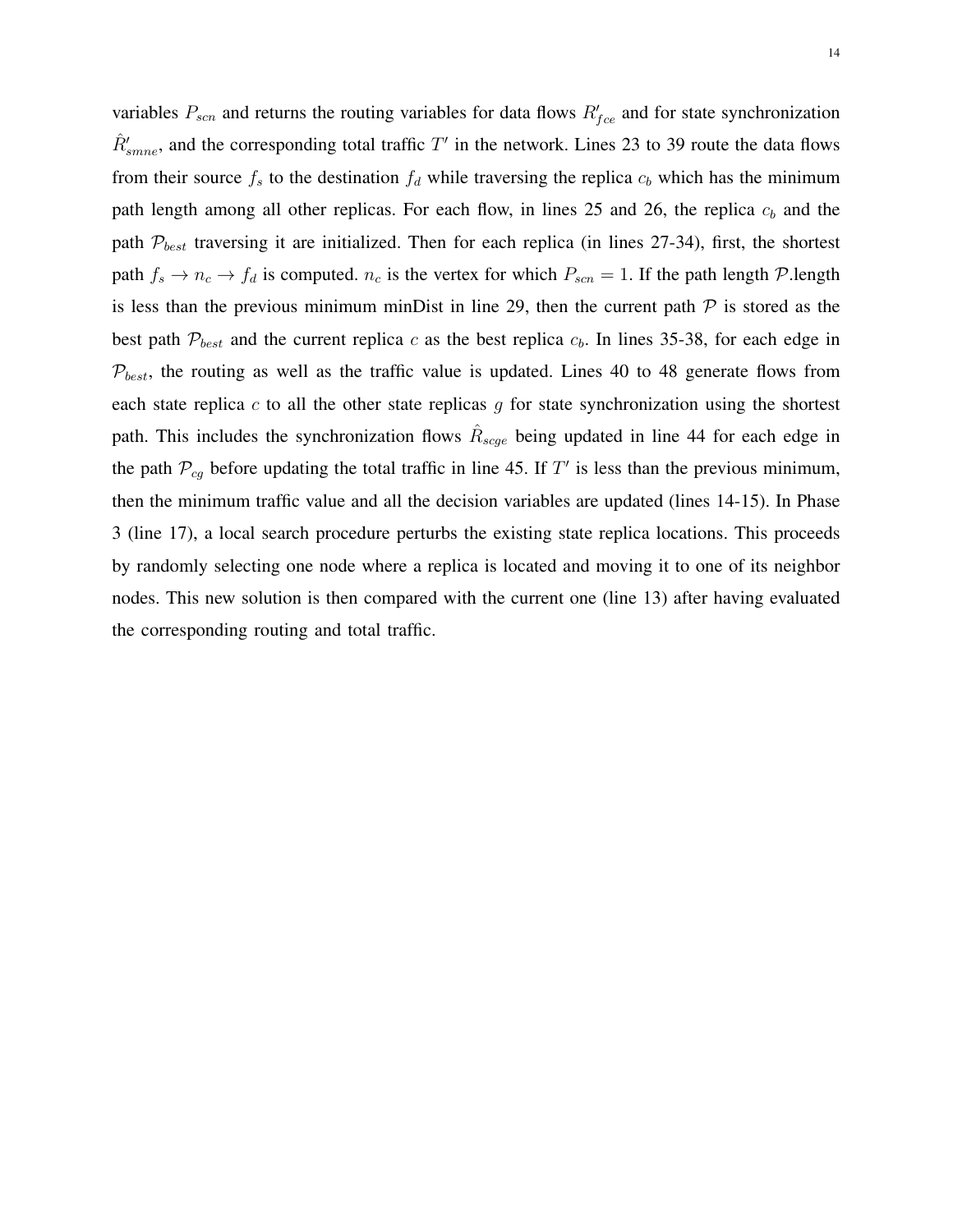# Algorithm 1 PlaceMultiReplicas (PMR)

1: procedure  $[\{R_{fhe}\}, \{\hat{R}_{smne}\}, \{P_{scn}\}]$  = PLACEMULTIREPLICAS(*G*, *s*, *C<sub>s</sub>*, *F*) 2:  $R_{fhe} = 0, \forall f \in \mathcal{F}, h \in H_f, \forall e \in E$  .  $\triangleright$  Init routing 3:  $\hat{R}_{smne} = 0, \forall c, g \neq c \leq C_s, \forall e \in E$  . Denote by Thit state sync 4:  $P_{scn} = 0, \forall c \leq C_s, \forall n \in V$   $\triangleright$  Init state s location 5:  ${G_c} \leftarrow \text{COMPUTEPARTITIONS}(G, C_s)$   $\triangleright$  **Phase 1:** Graph partitions  ${G_c}$ 6: for  $c \leq C_s$  do  $\triangleright$  Phase 2: Replica placement 7:  $n' \leftarrow \text{NODEWITHHIGHESTBC}(G_c)$   $\triangleright$  Find best candidate in partition  $G_c$ 8:  $P_{scn'} = 1$   $\triangleright$  Store the state replica location 9: end for 10:  $T_{\min} = \infty$   $\triangleright$  Init minimum traffic 11: **for I** iteration **do**  $\triangleright$  **Phase 3:** Local search  $12:$  $\mathcal{O}_s(R'_{fhe}), \{\hat{R}'_{smne}\}] \leftarrow \text{ROUTEFLOWs}(\mathcal{F}, \{P_{scn}\})$   $\triangleright$  Route flows through the replicas 13: if  $T' < T_{\min}$  then  $\triangleright$  Check if the traffic is smaller 14:  $T_{\min} = T'$  $\triangleright$  Store current best solution 15:  $R_{fhe} = R'_{fhe} \hat{R}_{smne} = \hat{R}'_{smne}, P'_{scn} = P_{scn}, \forall f \in \mathcal{F}, \forall h \in H_f, \forall c, g \neq c \leq C_s, \forall e \in E, \forall n \in V$  $16:$ 17:  $\{P'_{scn}\}\leftarrow$  PERTURBREPLICALOCATION( $\{P_{scn}\}\$ )  $\triangleright$  Change existing location of state replicas 18: end for 19: return  $[\{R_{fhe}\}, \{\hat{R}_{smne}\}, \{P_{scn}\}]$ 20: end procedure 21: **procedure**  $[T_{\text{CURENT}}, R'_{fce}, \hat{R}'_{smne}] = \text{ROUTEFLOWS}(\mathcal{F}, P_{scn})$ 22:  $T_{current} = 0$   $\triangleright$  Init total traffic 23: for  $f \in \mathcal{F}$  do  $\Rightarrow$  For each flow 24: minDist =  $\infty$  . Init minimum distance 25:  $c_b \leftarrow \text{null}$   $\triangleright$  Init best replica for current flow 26:  $\mathcal{P}_{best} \leftarrow null$   $\triangleright$  Path with minimum length for  $f_s \rightarrow n_c \rightarrow f_d$ 27: **for**  $c \in C_s$  **do**  $\triangleright$  For all state replicas 28:  $\mathcal{P} = \text{SHORTESTPATH}(f_s, n_c) \cup \text{SHORTESTPATH}(n_c, f_d)$ 29: **if**  $P$ .length  $\lt$  minDist then 30: minDist =  $\mathcal{P}$ .length  $\Rightarrow$  Update minimum distance 31:  $\mathcal{P}_{best} \leftarrow \mathcal{P}$   $\triangleright$  Store path with minimum length 32:  $c_b \leftarrow c$   $\triangleright$  Store best replica for this flow 33: end if 34: end for 35: **for**  $e \in \mathcal{P}_{best}$  **do** . **For each edge in the minimum length path** 36:  $R'_{fcbe} = R'_{j}$  $\triangleright$  Store the routing 37:  $T_{current} = T_{current} + \lambda_f$   $\triangleright$  Store the traffic value 38: end for 39: end for 40: **for**  $c \in C_s$  **do**  $\triangleright$  **For each c<sup>th</sup> replica of state variable s** 41: **for**  $g \neq c \in C_s$  **do** . For each g<sup>th</sup> replica of state variable s 42:  $\mathcal{P}_{cg} \leftarrow$  SHORTESTPATH $(n_c, n_g)$   $\triangleright$  Shortest path from  $n_c \rightarrow n_g$ 43: **for**  $e \in \mathcal{P}_{cg}$  **do** . For each edge in the path  $n_c \to n_g$ 44:  $\hat{R}_{smne} = \hat{R}_{smne} + \alpha$   $\triangleright$  Store the state sync flow 45:  $T_{current} = T_{current} + \alpha$  b Update total traffic 46: end for 47: end for 48: end for 49: return  $[T_{\text{current}}, R'_{free}, \hat{R}'_{smne}]$ 

50: end procedure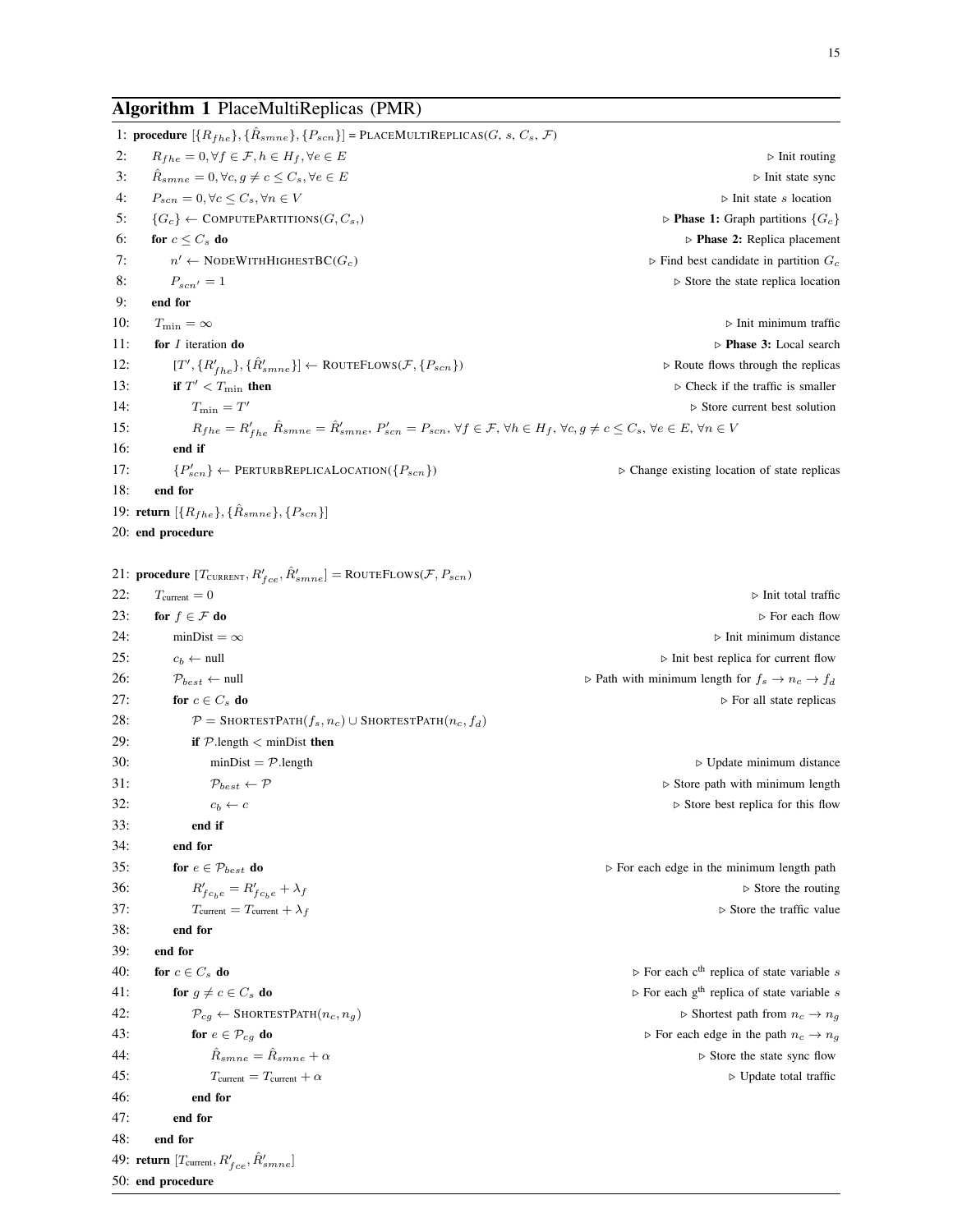#### V. PERFORMANCE COMPARISON

We evaluate the performance of PMR presented in Sec. IV. The local search in PMR runs with  $I = 1000$  iterations. In the case of small instances of the problem, we run an ILP solver, coded using IBM CPLEX optimizer [22], implementing the optimization model in Sec. III. Notably, whenever the number of replicas is set to 1,  $\hat{\lambda}_s = 0$  and the solver obtains a solution equivalent to the one achieved by SNAP. We compute the *approximation ratio*, i.e., the ratio between the total traffic obtained by PMR and the optimal traffic obtained by the ILP solver. We consider two standard topologies for the network graph:

- *Unwrapped Manhattan* is a  $\sqrt{N}$   $\times$ √  $N$  grid.
- *Watts-Strogatz* [23] adds a few long-range links to regular graph topologies to reduce the distances between pairs of nodes and emulate a small-world model. It is generated by taking a ring of  $N$  nodes, where each node is connected to  $k$  nearest neighbors. In each node, the edge connected to its nearest clockwise neighbor is disconnected with probability  $p$  and connected to another node chosen uniformly at random over the entire ring. Thus, the final topology maintains the original average degree  $k$  while being connected. In the following, we will use  $p = 0.1$  and  $k = 8$ .

We utilize random traffic matrices with the number of flows equal to the number of nodes in the graph  $(|\mathcal{F}| = N)$  and with unity demands  $(\lambda_f = 1)$ . The source-destination pairs for the flows were generated according to two models. In the case of *uniform traffic*, all the source nodes were associated to a random permutation of nodes as destination; thus each node is source and destination of exactly one flow. In the case of *clustered uniform traffic*, we partitioned the nodes of the graph in half and generated a random permutation between the nodes of the same partition; thus all the flow are local within the same partition. All the results were obtained with 1000 different runs to get very small 95% confidence intervals (in all cases within 4.2% accuracy).

#### *A. Synchronization traffic and optimal number of replicas*

In Fig. 2 we evaluate the effect of varying the number of replicas for state  $s$  and of the synchronization rate  $\hat{\lambda}_s$ , through the optimal ILP solver. We consider a  $4 \times 4$  Manhattan graph and set  $C_s = 7$ . As expected, when increasing the traffic required to synchronize the replicas  $(\hat{\lambda}_s)$ , the optimal number of replicas reduces, since the higher costs of synchronization compensates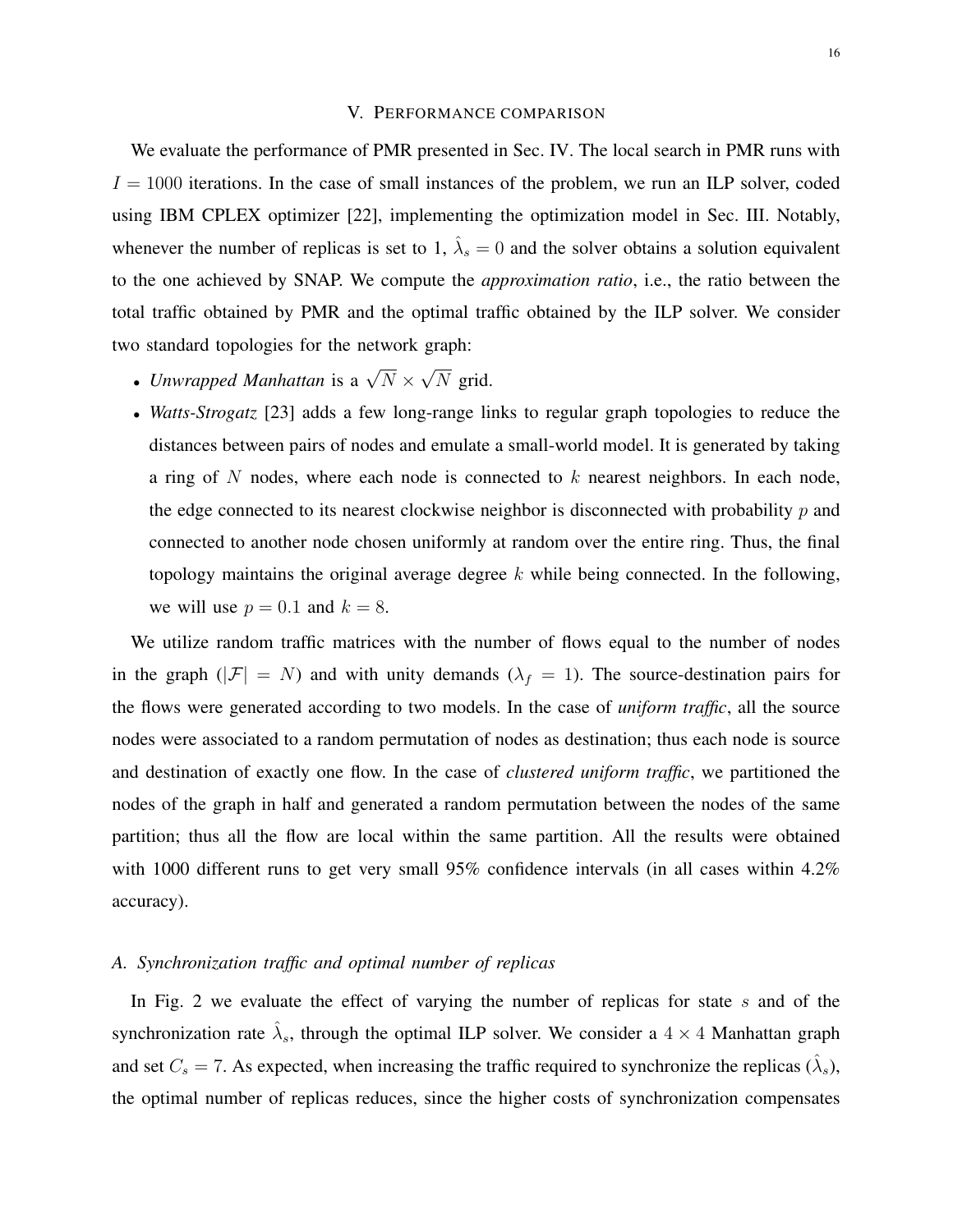

Fig. 2: Optimal traffic and number of replicas in a  $4 \times 4$  Manhattan graph for uniform traffic, using the ILP solver.

the beneficial effect of multiple replicas on the data traffic. Instead the synchronization traffic is almost constant, since, for smaller number of replicas, their relative distances grows, to "cover" a larger area of the network. As a term of comparison, we report the total traffic for one single replica allowed in the network, equivalent to the solution obtained by SNAP.

Fig. 3 extends Fig. 2 for larger values of  $\hat{\lambda}_s$ . Due to the higher cost for synchronization, for  $\hat{\lambda}_s \geq 6.1$ , the optimal number of replicas becomes one, i.e., it is not anymore convenient to replicate states due to the high synchronization cost and the final solution is equivalent to the one achieved by SNAP.

## *B. Comparison of PMR with ILP*

Figs. 4-5 show the approximation ratio for different number of nodes  $N$ , of replicas  $C_s$  and different values of  $\hat{\lambda}_s$ , under uniform traffic. The two graphs refer to Manhattan and Watts-Strogatz graphs, respectively. The approximation ratio in all cases is always  $\leq 1.15$ , thus PMR approximates well the ILP solution. For larger graphs, we could not provide the results as the ILP solver is not computationally feasible.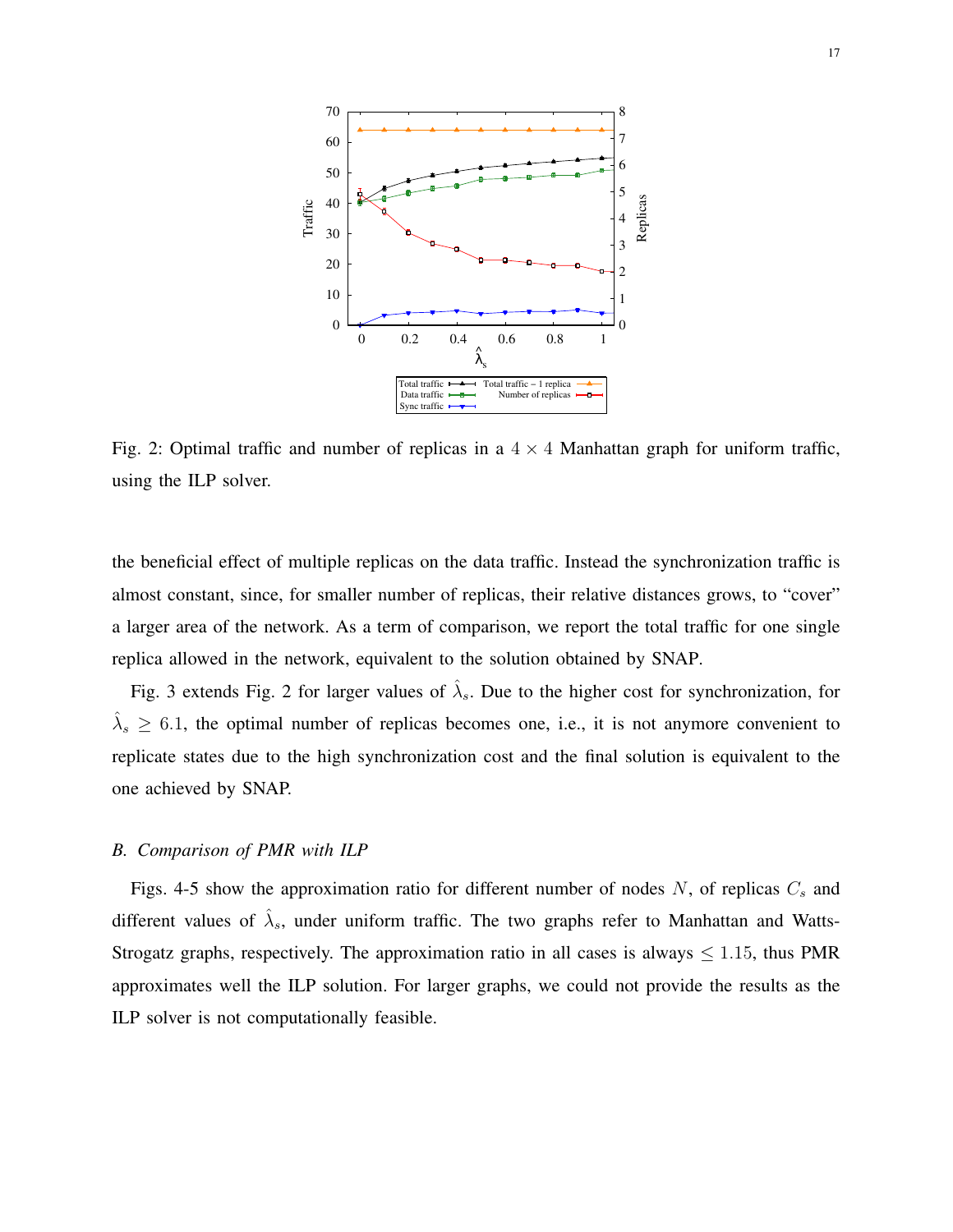

Fig. 3: Optimal traffic and number of replicas in a  $4 \times 4$  Manhattan graph for uniform traffic, using the ILP solver, for large values of  $\hat{\lambda}_s$ .



Fig. 4: Approximation ratio of PMR in a Manhattan graph under uniform traffic.

#### *C. Number of replicas in large topologies*

For large topologies, we run just the PMR algorithm. Figs. 6-7 show the total traffic, normalized by the number of flows, for Manhattan and Watts-Strogatz graphs, under clustered uniform traffic. We set  $\hat{\lambda}_s = 0.5$ . For comparison, we also report the result of the traffic obtained by routing each flow from its source to its destination along the shortest path, obliviously of the placement of the state replicas; this provides a lower bound on the total traffic in the network obtained for the optimal solution of the ILP problem (which cannot be computed in this case).

As expected, the highest amount of traffic is given by the single-replica case, because of the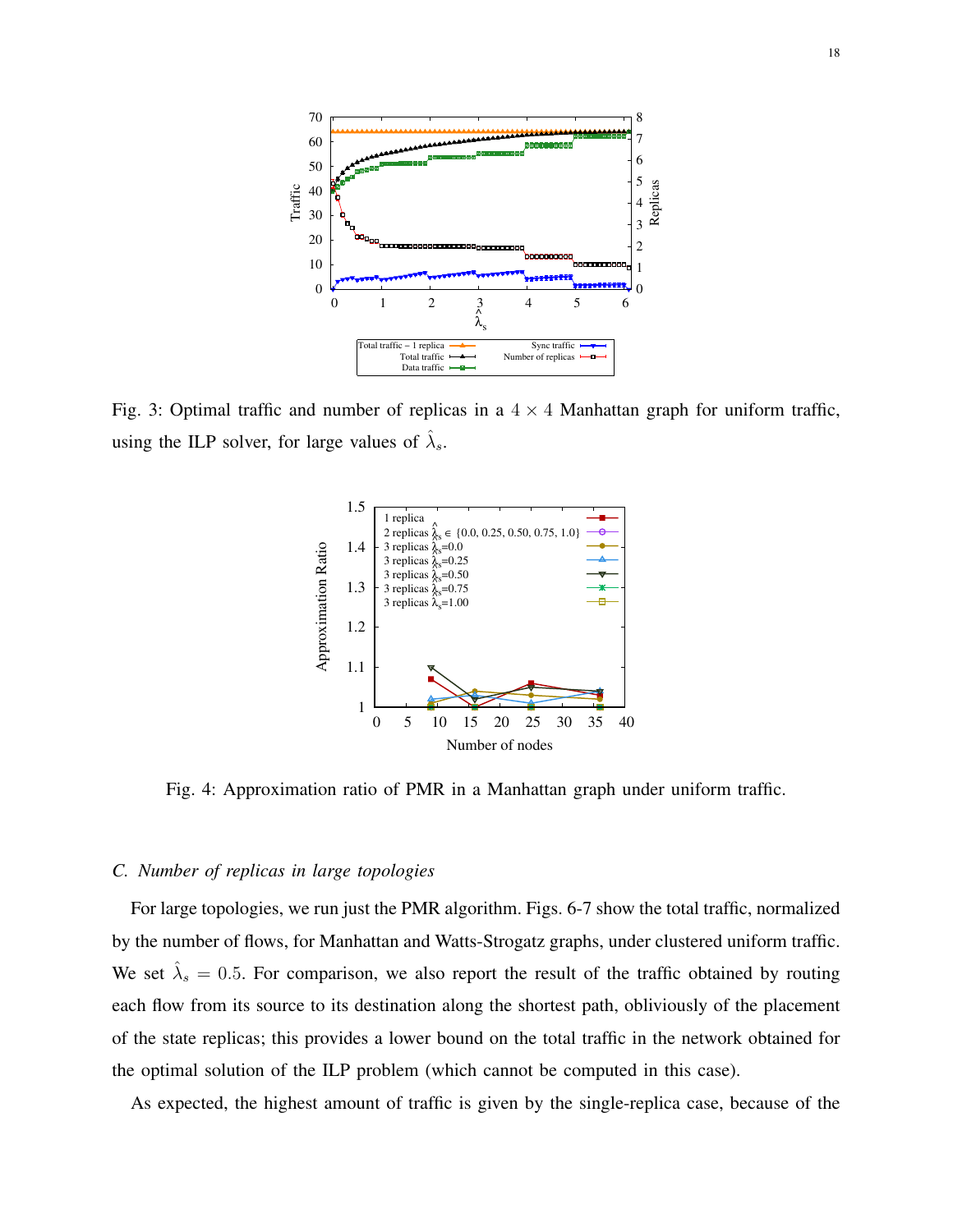

Fig. 5: Approximation ratio of PMR in Watts-Strogatz graph under uniform traffic.



Fig. 6: Performance of PMR in Manhattan graph under clustered uniform traffic.

longer path to reach the state location targeted by all the flows. Now adding one replica provides a beneficial effect, since the spatial diversity of 2 replicas can be exploited to route the flows and minimize the total traffic. The gain is generally around 30% for Manhattan graph and grows up to 20% in Watts-Strogatz graph. If increasing again the number of replicas from 2 to 3, then the gain is very limited (around 5%), since the higher spatial diversity is compensated by a higher synchronization traffic. Thus, in general we can expect that allowing few replicas has a strong beneficial effects on the overall traffic with respect to the single-replica scenario.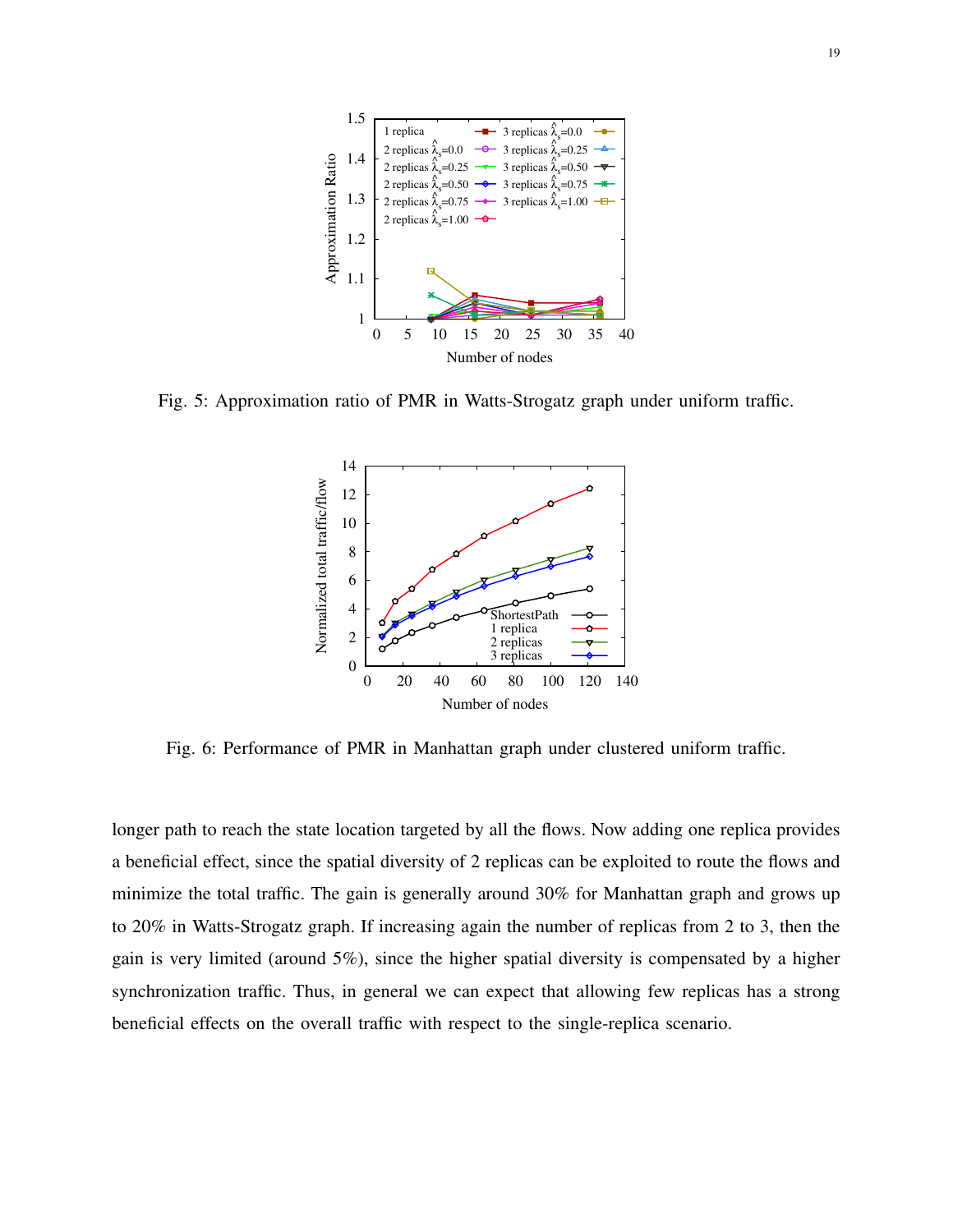

Fig. 7: Performance of PMR in Watts-Strogatz graph under clustered uniform traffic.

#### VI. ASYMPTOTIC ANALYSIS FOR NUMBER OF REPLICAS

We now present an asymptotic analysis, i.e., for very large network graphs, to estimate the optimal number of replicas. We will consider specifically an unwrapped Manhattan topology since amenable to analytical modeling. Furthermore, for simplicity we assume a single state.

#### *A. Methodology*

We consider a unit square as shown in Fig. 8, representing the boundary of an unwrapped Manhattan topology containing N nodes, with  $N \to \infty$ . Thus, any position within the unit square is associated to a network node, and any line within the unit square represents a routing path across a sequence of nodes in the original topology.

We now assume that the number of replicas C is a perfect square, i.e.  $\sqrt{C} \in \mathbb{N}$ . The unit square is divided into individual C squares, each of them of size  $1/$ √  $C \times 1/$ √  $C$  and with a center point  $P_c^{ctr}$ , where  $c \in \{1, \ldots, C\}$  is an index identifying the square, as shown in Fig. 8. Here,  $P_c^{ctr}$  denotes the location of the c-th state replica in the network. We now evaluate the optimal number of replicas that minimizes the total traffic in the topology.

The total traffic is composed of the data traffic and the synchronization traffic, coherently with the cost function in (1). Consider now a given flow  $f \in \mathcal{F}$ . We assume that the traffic demand  $\lambda_f$  is routed in a straight line between two points in the square, since its approximates well the step-wise stair-like routing in the original Manhattan topology, for  $N \to \infty$ . The total traffic generated by the flow is  $\lambda_f h$  where h is the corresponding distance of the routing path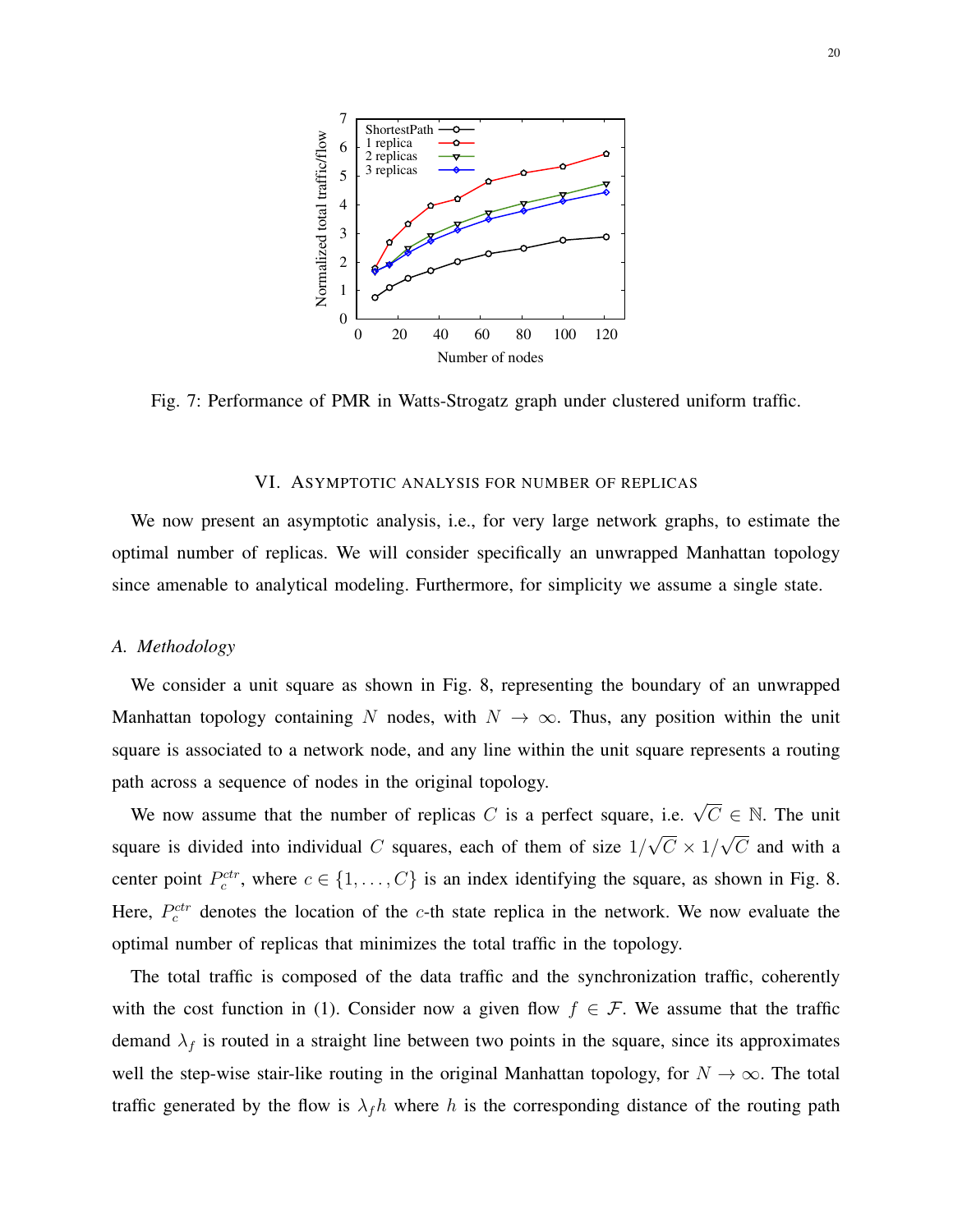

Fig. 8: Unwrapped Manhattan topology (left) and its unit square representation with 4 replicas  $(C = 4)$  (right).

in terms of hops in the Manhattan topology. The following bound can be easily shown, relating the distance  $d$  between two points in the unit square and the corresponding routing distance in terms of hops:

$$
d\sqrt{N} \le h \le d\sqrt{2}\sqrt{N} \tag{23}
$$

Now recall that a flow from a source node  $P_{src}$  to a destination node  $P_{dst}$  must traverse at least one replica  $P_c^{ctr}$ , as shown in Fig. 8, in order to affect (or being affected by) the state replica.

We start by evaluating the overall data traffic. We assume uniform traffic between any pair of nodes in the original topology, with a total number of flows equal to  $|\mathcal{F}| = N$  and all flows with rate  $\lambda_f$ , coherently with Sec. V. Based on (23), we can define the average routing distance as:

$$
\hat{h} = \hat{d}\sqrt{N}\beta\tag{24}
$$

where  $\beta$  is a constant value less than  $\sqrt{2}$ . Thus, the overall data traffic generated in the network can be computed as the total generated data traffic  $\lambda_f N$  times the average distance  $\hat{h}$ :

$$
T_{data} = \lambda_f \hat{d}_{data} N \sqrt{N} \beta \tag{25}
$$

where  $\hat{d}_{data}$  is the average total distance between two randomly generated points in the unit graph passing through the closest replica.

To evaluate  $\hat{d}_{data}$ , we utilize a Monte Carlo method. We generate pairs of points with uniform random coordinates in the unit square, which are  $P_{src}$  and  $P_{dst}$  for source and destination nodes respectively, as in Fig. 8. Assume now the following case holds: the distance between  $P_{src}$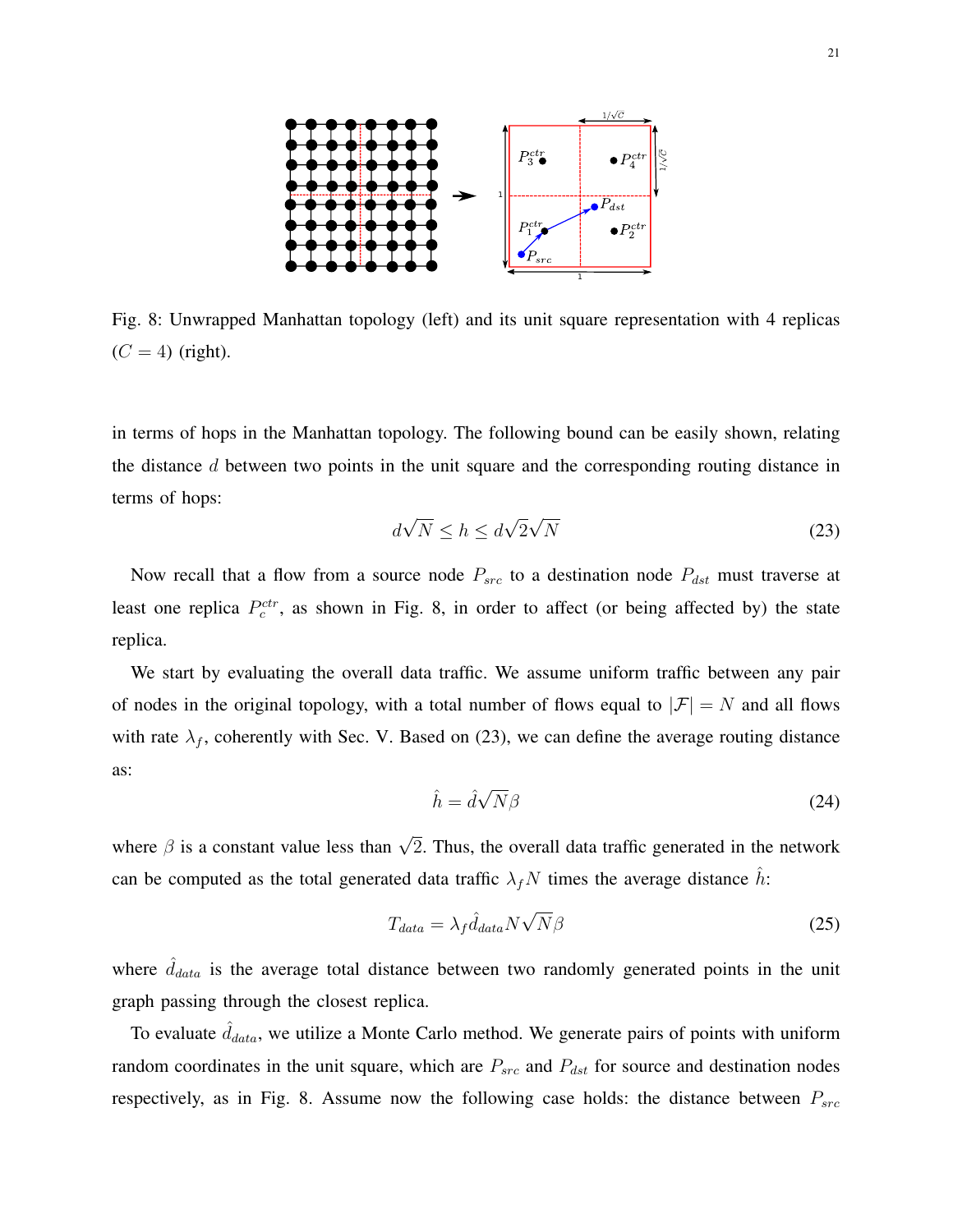

Fig. 9: The total average distance  $\hat{d}_{data}$  and  $\hat{d}_{sync}$  in function of the number of replicas C for a unit square.

and its closest replica  $P_c^{ctr}$  is smaller than between  $P_{dst}$  and its closest replica. Now the total distance between  $P_{src}$  and  $P_{dst}$  is computed by summing two terms: the distance from  $P_{src}$ to the closest replica  $P_c^{ctr}$ , and the one from such replica  $P_c^{ctr}$  to  $P_{dst}$ . If the considered case does not hold, the result is identical for symmetry. Fig. 9 shows the average total distance  $\hat{d}_{data}$ obtained by randomly generating  $10^7$  pairs of nodes. When the number of replicas is large,  $\hat{d}_{data}$ asymptotically approaches 0.5412 coherently with well-known theoretical results [24].

We now evaluate the overall synchronization traffic between the replicas, by knowing the predefined positions of the replicas in the unit square. The average distance between any two replicas  $\hat{d}_{sync}$  asymptotically approaches 0.5221 as shown in Fig. 9. Thanks to (23), the synchronization traffic between the C replicas can be computed as follows:

$$
T_{sync} = \hat{\lambda}_s \hat{d}_{sync} C (C - 1) \sqrt{N} \beta
$$
\n(26)

where the last term considers the pair-wise synchronization between replicas. Note that  $T_{sync}$  is independent from the data traffic.

Combining (25) and (26), we can finally claim:

*Property 1:* The total traffic for an unwrapped Manhattan topology of size N is given by:

$$
T_{TOT} = \sqrt{N} \beta (\lambda_f N \hat{d}_{data} + \hat{\lambda}_s \hat{d}_{sync} C(C - 1))
$$
\n(27)

where  $\beta < \sqrt{2}$ , and both  $\hat{d}_{data}$  and  $\hat{d}_{sync}$  depend on C as shown in Fig. 9.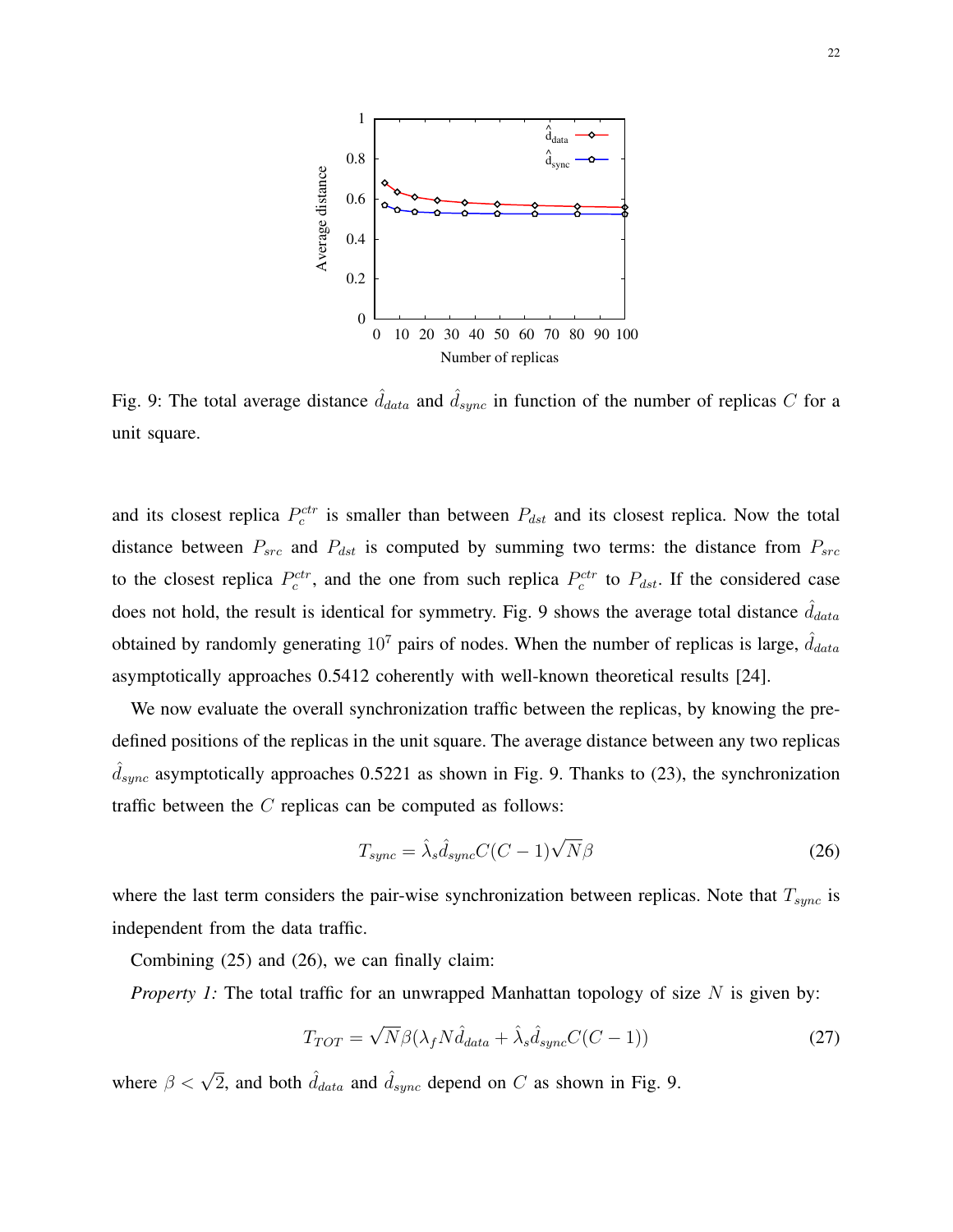

Fig. 10: Optimal number of replicas for different values of  $\hat{\lambda}_s/\lambda_f$ .

#### *B. Optimal number of replicas and its approximation*

We now evaluate numerically (27) and, through a dichotomic search, we find the optimal number of replicas that minimizes  $T_{TOT}$ . Fig. 10 shows the optimal number of replicas for different values of N and  $\hat{\lambda}_s/\lambda_f$ . Note that for higher values of N, more replicas are required to cover the network. For higher values of  $\hat{\lambda}_s/\lambda_f$ , the number of replicas decreases because of the higher cost in terms of synchronization traffic.

The curves in Fig. 10 can be fit by a function in the following form:

$$
\log_{10} C_{opt} = x + y \log_{10} N + z \log_{10} \left(\frac{\hat{\lambda}_s}{\lambda_f}\right)
$$
 (28)

with  $x, y, z$  the fitting parameters. Using standard least-square fitting procedure, we numerically evaluated the best fitting parameters and obtained the following claim:

*Property 2:* The optimal number of replicas  $C_{opt}$  in an unwrapped Manhattan topology of size  $N$  can be approximated as follows

$$
\bar{C}_{opt} = \left[ 0.47 N^{0.40} \left( \frac{\lambda_f}{\hat{\lambda}_s} \right)^{0.40} \right] \tag{29}
$$

which implies that  $\bar{C}_{opt}$  grows as  $\theta(N^{2/5})$ .

Fig. 11 shows the optimal number of replicas  $\bar{C}_{opt}$  obtained according to (29). As expected, if  $\hat{\lambda}_s$ is small, then the number of replicas is large and for small networks correspond almost to one replica per node. For large values of synchronization traffic  $(\hat{\lambda}_s = \lambda_f)$ , the number of replicas is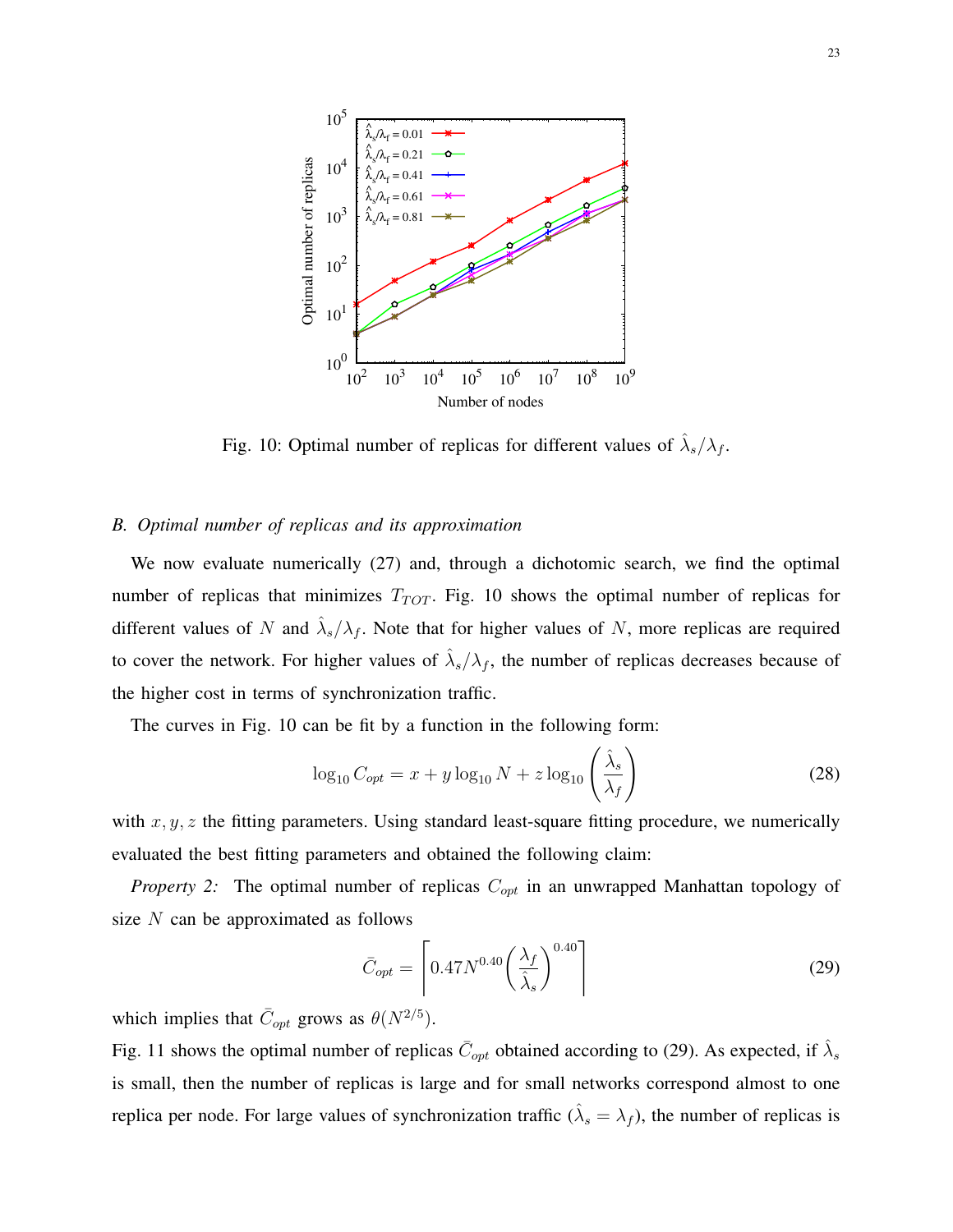

Fig. 11: Optimal number of replicas  $\bar{C}_{opt}$  according to Property 2.

kept at the minimum, and 8 replicas are enough for networks with  $N = 1024$  switches. We now evaluate the error introduced by Property 2. We evaluated (i)  $C_{opt}$  by solving the optimization problem described in Sec. III, (ii)  $\bar{C}_{opt}$  by computing (29), and (iii) the optimal number of replicas  $C_{PMC}$  obtained by running PMR. We considered the same uniform traffic pattern described in Sec. V for the unwrapped Manhattan topology. All the results were obtained with 1000 different runs.

Fig. 12 shows the maximum error between  $\bar{C}_{opt}$  and  $C_{opt}$  for N that varies between 9 and 36. In all cases, the maximum error is bounded by one, i.e.,  $\bar{C}_{opt}$  overestimates by at most one the optimal number of replicas. This result shows that the formula in (29) is also a good approximation for small Manhattan networks.

Due to scalability restraints we could not run the optimal solver to evaluate the error for larger networks. For this reason we had to refer to the optimal number of replicas obtained by PMR. Fig. 13 shows the error between  $\bar{C}_{opt}$  and  $C_{PMC}$  for N varying between 9 and 121. Also in this case, the maximum error is bounded by one. Thus, the expression in (29) appears to be a reliable approximation even for larger unwrapped Manhattan topologies.

### VII. RELATED WORKS

The works in [8], [9] propose the programming abstractions to define network applications based on global states, as assumed in this work. Furthermore, they show the practical feasibility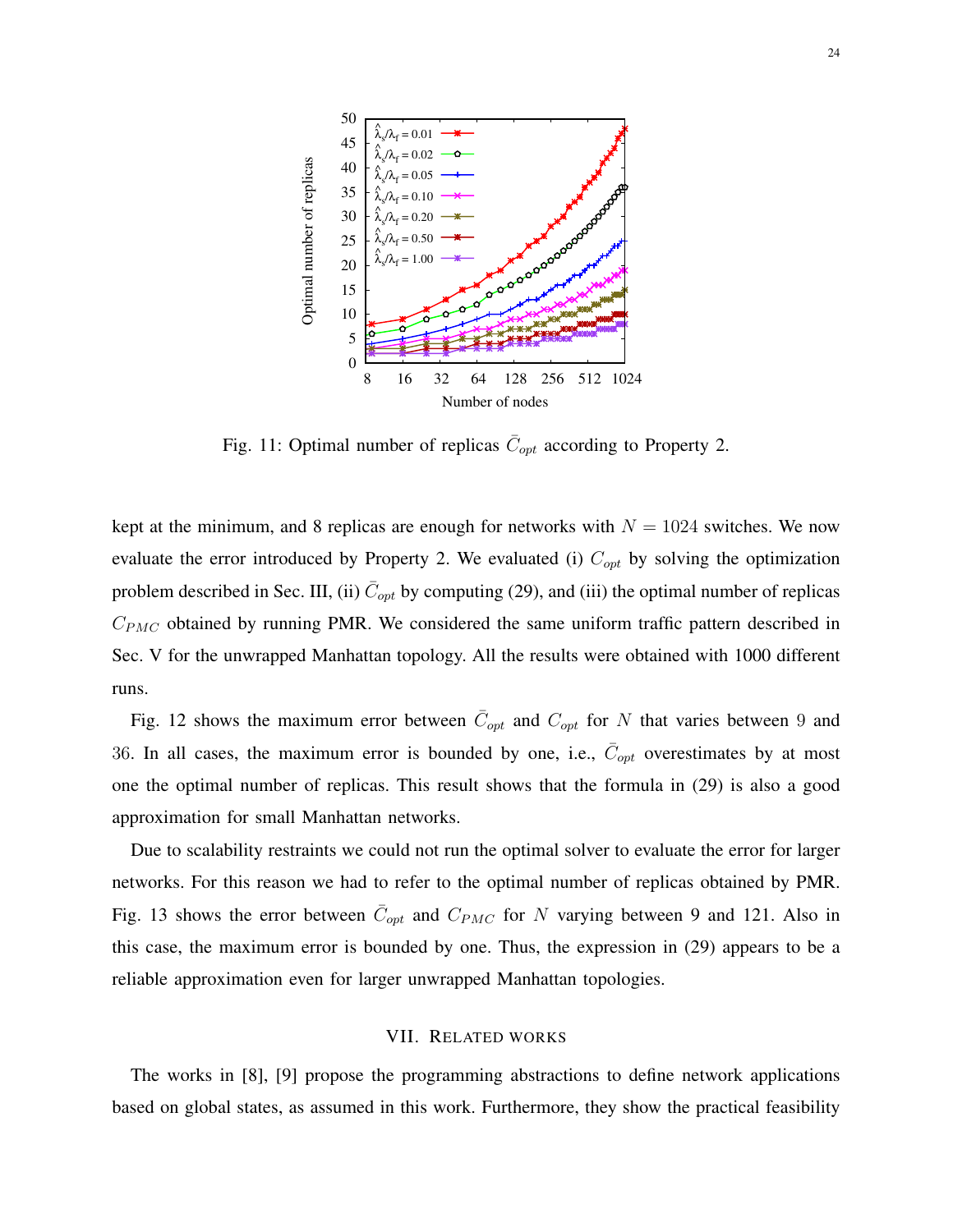

Fig. 12: Maximum error  $\bar{C}_{opt} - C_{opt}$  in number of replicas between the approximated formula and the optimization model.



Fig. 13: Maximum error  $\bar{C}_{opt} - C_{PMR}$  in number of replicas between the approximated formula and the one obtained with PMR.

of replicating the states by describing and testing an implementation based on programmable data planes, such as P4 [3] and Open Packet Processor (OPP) [4]. Both [8], [9] assume to know the number of replicas and their placement within the network, i.e., they need an optimization engine which solves the multi-replica placement problem addressed here. On the other end, our work needs a practical implementation scheme to support the state replication as described by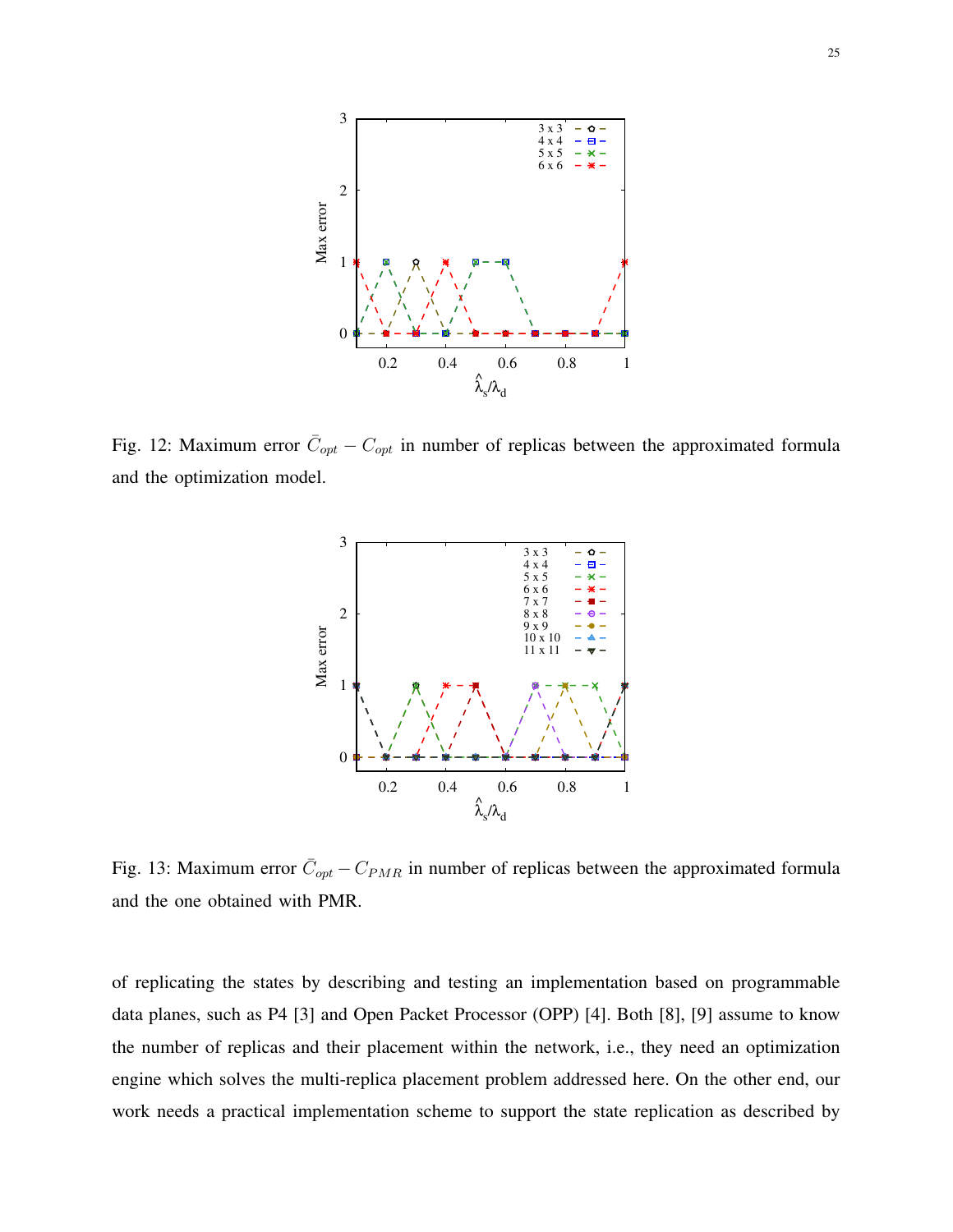the two cited papers. Thus, this work and [8], [9] are complementary.

Regarding the optimization problem addressed in this paper, the Virtual Network Embedding (VNE) problem finds the optimal placement of chains of VNFs under various optimization metrics. VNE can be closely mapped to the problem mentioned in this paper, if we consider network functions to be states and chains to be dependency graphs as computed by SNAP. Several ILP formulations and heuristics for VNE were proposed (an extensive survey is available in [25]), some of which are similar to the one proposed here. However, to the best of our knowledge, none of them consider the possibility of having replicated virtual functions, the peculiar feature of this work.

SNAP [10] solves the problem of the optimal placement of the states across network switches, taking into account the dependency between states and the traffic flows. However, by design, SNAP enables only one replica of each state within the network. This limits SNAP applicability, and may impair network performance, as discussed in Sec. II-A. To overcome this issues, we extend SNAP by enabling multiple replicas of the same state.

Several other network programming abstractions were proposed [26]–[28]. However, most of them keep the states at the controller, with few existing works exploiting stateful data planes to store states. NetKAT [11] focuses on stateful data planes and provides a native support for replicated states, but, by design, the replicas are placed at the network edge (i.e., entry and exit switches) for all flows. Thus, the placement is not optimized with respect to the traffic matrix. However, our methodology could be directly applied to NetKAT. Furthermore, the synchronization traffic is carried in piggybacking over the data traffic. Thus, both the synchronization and the data traffic must traverse all state replicas. Instead, our proposal decouples data traffic and synchronization traffic, thus leading to more flexibility for the routing strategy.

Swing State [29] introduces a mechanism for state migrations entirely in the data plane but, similarly to SNAP, assumes only a single replica of a state which can be migrated across the network, on demand.

# VIII. CONCLUSIONS

We consider stateful data planes, with state replication in multiple switches. We define an ILP formalization of the problem that identifies the optimal placement for the state replicas and the optimal routing for the data and synchronization traffic. To cope with the limited scalability of the ILP solver, we propose the PMR algorithm and we show that it well approximates the optimal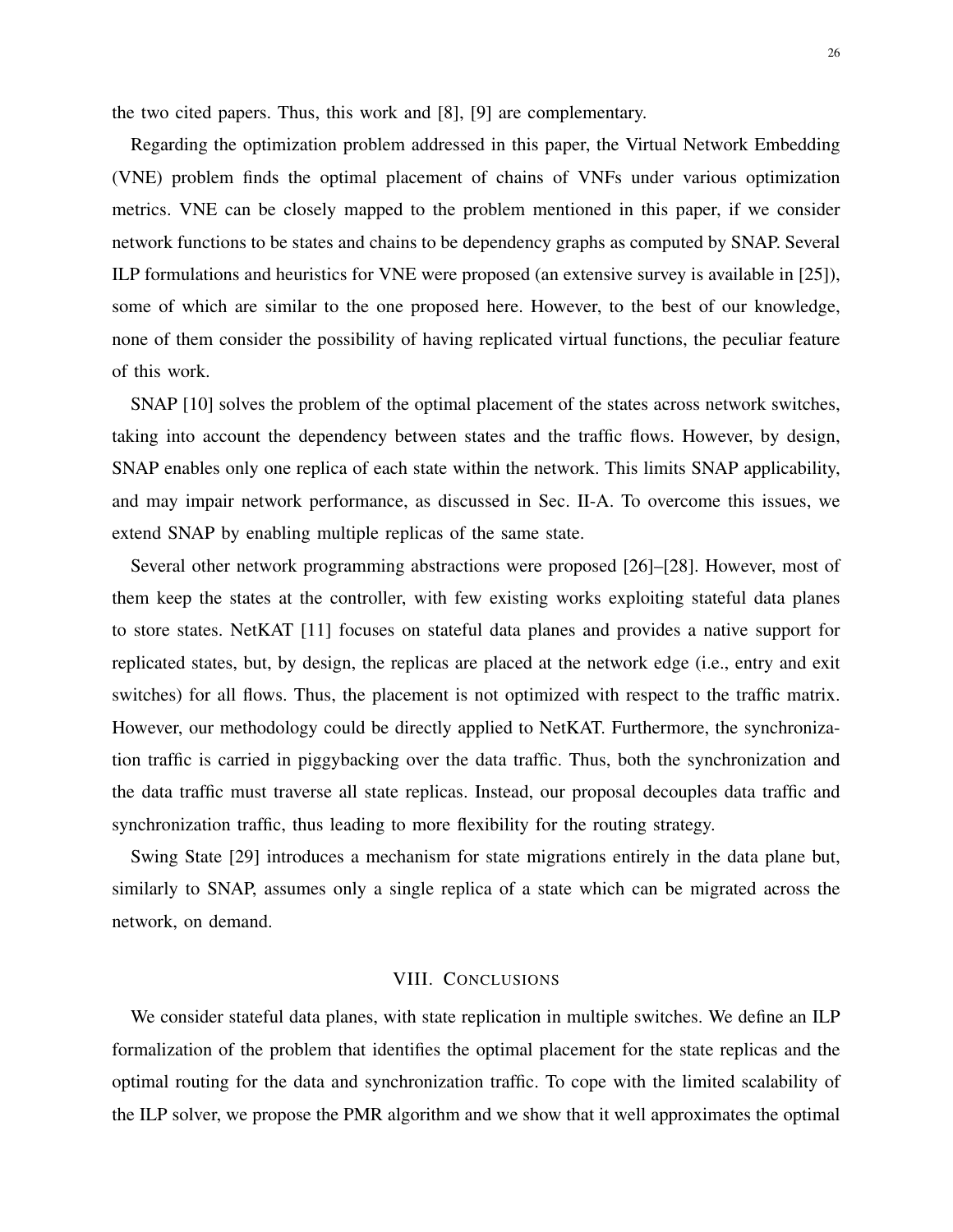solution. We also numerically show the beneficial effect of state replication in the reduction of the overall traffic load in the network. Finally, we provide an asymptotic analysis to compute the optimal number of state replicas in unwrapped Manhattan topology and show its applicability also to small graphs. Our results advocate the adoption of replicated states when the network application is distributed and the states are "global" across multiple switches. Notably, our work is complementary to the works showing the feasibility of implementing replicated states in stateof-art programmable data planes.

#### **REFERENCES**

- [1] D. Kreutz, F. M. V. Ramos, P. Esteves Veríssimo, C. Esteve Rothenberg, S. Azodolmolky, and S. Uhlig, "Software-Defined Networking: A comprehensive survey," *Proceedings of the IEEE*, vol. 103, no. 1, pp. 14–76, Jan 2015.
- [2] S. H. Yeganeh, A. Tootoonchian, and Y. Ganjali, "On scalability of software-defined networking," *IEEE Communications Magazine*, vol. 51, no. 2, pp. 136–141, 2013.
- [3] P. Bosshart and al., "Forwarding metamorphosis: Fast programmable match-action processing in hardware for SDN," in *ACM SIGCOMM CCR*, 2013.
- [4] M. Bonola, R. Bifulco, L. Petrucci, S. Pontarelli, A. Tulumello, and G. Bianchi, "Implementing advanced network functions for datacenters with stateful programmable data planes," in *LANMAN*. IEEE, 2017, pp. 1–6.
- [5] A. Bianco, P. Giaccone, S. Kelki, N. M. Campos, S. Traverso, and T. Zhang, "On-the-fly traffic classification and control with a stateful SDN approach," in *IEEE ICC*, May 2017, pp. 1–6.
- [6] K. He, J. Khalid, A. Gember-Jacobson, S. Das, C. Prakash, A. Akella, L. E. Li, and M. Thottan, "Measuring control plane latency in SDN-enabled switches," in *ACM SIGCOMM SOSR*, 2015.
- [7] C. Kim, P. Bhide, E. Doe, H. Holbrook, A. Ghanwani, D. Daly, M. Hira, and B. Davie, "In-band Network Telemetry (INT)," 2016. [Online]. Available: https://p4.org/assets/INT-current-spec.pdf
- [8] G. Sviridov, M. Bonola, A. Tulumello, P. Giaccone, A. Bianco, and G. Bianchi, "LODGE: LOcal Decisions on Global statEs in programmable data planes," in *IEEE NetSoft*, June 2018, pp. 257–261.
- [9] ——, "LODGE: LOcal Decisions on Global statEs in programmable data planes," *arXiv preprint arXiv:2001.07670*, 2020. [Online]. Available: http://arxiv.org/abs/2001.07670
- [10] M. T. Arashloo, Y. Koral, M. Greenberg, J. Rexford, and D. Walker, "SNAP: Stateful network-wide abstractions for packet processing," in *ACM SIGCOMM*, 2016.
- [11] J. McClurg, H. Hojjat, N. Foster, and P. Cerny, "Event-driven network programming," in *ACM SIGPLAN Notices*, vol. 51, no. 6, 2016, pp. 369–385.
- [12] E. Brewer, "CAP twelve years later: How the "rules" have changed," *Computer*, vol. 45, no. 2, pp. 23–29, Feb. 2012.
- [13] L. Lamport, "Paxos made simple," *ACM Sigact News*, 2001.
- [14] D. Ongaro and J. K. Ousterhout, "In search of an understandable consensus algorithm." in *USENIX Annual Technical Conference*, 2014.
- [15] K. Birman, "The promise, and limitations, of gossip protocols," *ACM SIGOPS Operating Systems Review*, vol. 41, no. 5, pp. 8–13, 2007.
- [16] M. Shapiro, N. Preguiça, C. Baquero, and M. Zawirski, "Conflict-free replicated data types," in *Symposium on Self-Stabilizing Systems*. Springer, 2011, pp. 386–400.